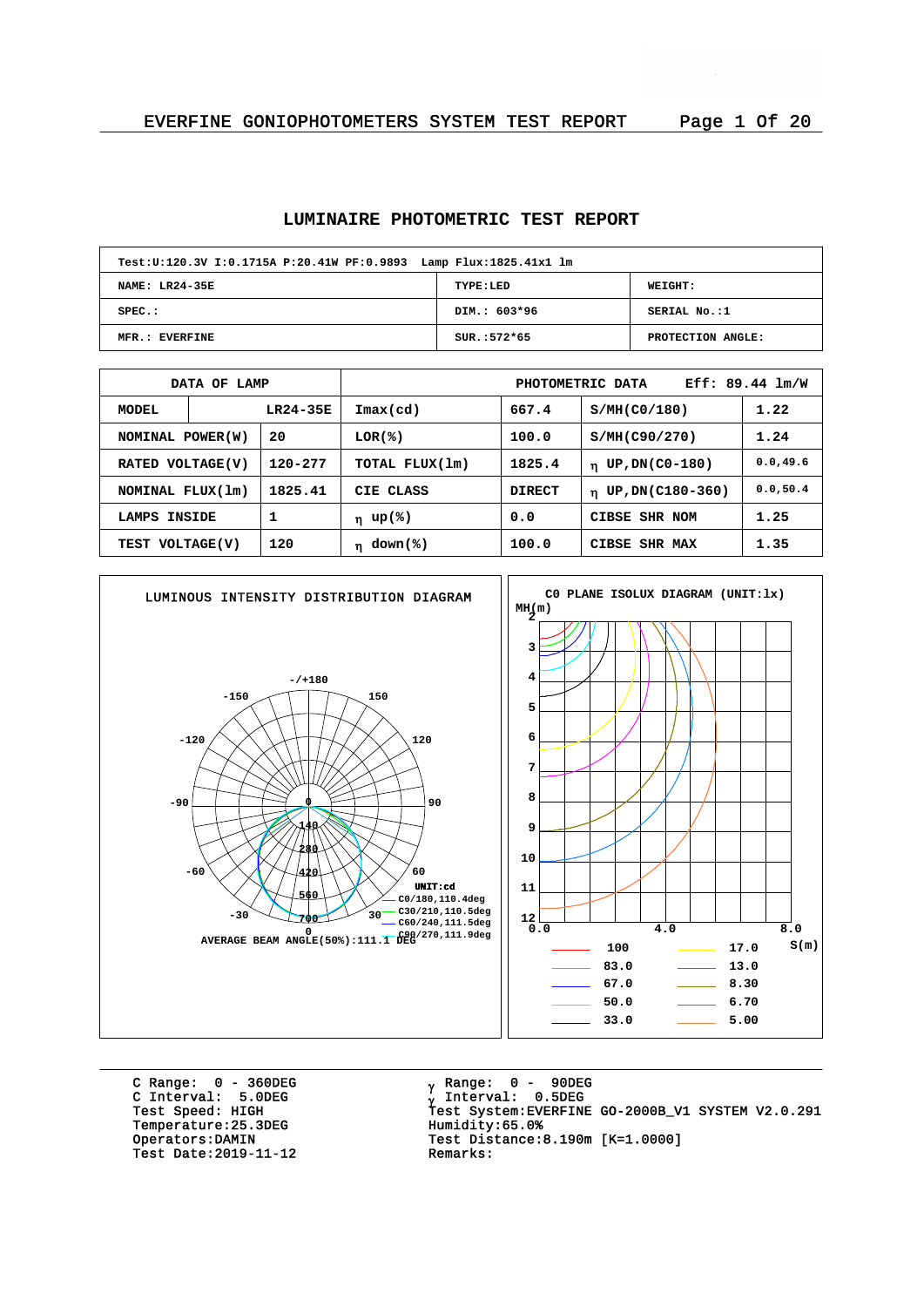# **ZONAL FLUX DIAGRAM AND LUMINANCE LIMITATION CURVES**

#### ZONAL FLUX DIAGRAM:

| $\mathbf{v}$ | CO.    | C45   | C90   | C135  | C180                  | C225   | C270   | C315   | $\mathbf{v}$ | <b>O</b> zone | o total  | tlum, lamp |
|--------------|--------|-------|-------|-------|-----------------------|--------|--------|--------|--------------|---------------|----------|------------|
| 5            | 665.7  | 662.5 | 661.4 | 659.5 | 661.3                 | 659.1  | 660.9  | 662.0  | $0 - 5$      | 15.86         | 15.86    | 0.87, 0.87 |
| 10           | 658.5  | 655.1 | 655.4 | 648.6 | 648.5                 | 648.5  | 654.4  | 653.8  | $5 - 10$     | 46.98         | 62.85    | 3.44, 3.44 |
| 15           | 644.5  | 642.8 | 637.4 | 633.9 | 631.4                 | 633.3  | 635.7  | 641.2  | $10 - 15$    | 76.46         | 139.3    | 7.63, 7.63 |
| 20           | 624.4  | 621.3 | 619.5 | 608.6 | 607.5                 | 608.3  | 616.9  | 618.5  | $15 - 20$    | 103.1         | 242.4    | 13.3, 13.3 |
| 25           | 598.3  | 597.3 | 590.9 | 581.1 | 579.2                 | 581.5  | 588.0  | 593.6  | $20 - 25$    | 126.3         | 368.7    | 20.2, 20.2 |
| 30           | 567.9  | 566.7 | 562.4 | 545.4 | 545.7                 | 548.7  | 559.1  | 562.2  | $25 - 30$    | 144.9         | 513.6    | 28.1, 28.1 |
| 35           | 532.6  | 530.2 | 524.9 | 505.2 | 508.1                 | 511.0  | 520.7  | 525.3  | $30 - 35$    | 158.5         | 672.1    | 36.8,36.8  |
| 40           | 491.9  | 492.1 | 487.4 | 464.1 | 466.5                 | 471.9  | 482.4  | 486.1  | $35 - 40$    | 166.6         | 838.7    | 45.9, 45.9 |
| 45           | 448.3  | 447.8 | 442.2 | 414.8 | 422.0                 | 425.9  | 436.9  | 441.2  | $40 - 45$    | 169.2         | 1008     | 55.2, 55.2 |
| 50           | 400.3  | 402.8 | 396.9 | 363.9 | 374.1                 | 379.6  | 391.4  | 395.5  | $45 - 50$    | 165.9         | 1174     | 64.3, 64.3 |
| 55           | 349.2  | 351.6 | 346.4 | 301.9 | 322.8                 | 328.5  | 340.1  | 343.9  | $50 - 55$    | 156.6         | 1330     | 72.9,72.9  |
| 60           | 293.9  | 298.1 | 295.8 | 242.6 | 267.2                 | 277.4  | 288.8  | 292.0  | $55 - 60$    | 141.5         | 1472     | 80.6,80.6  |
| 65           | 233.3  | 225.7 | 241.8 | 188.2 | 206.2                 | 221.3  | 234.4  | 235.6  | $60 - 65$    | 120.5         | 1592     | 87.2, 87.2 |
| 70           | 172.6  | 152.6 | 187.9 | 134.1 | 144.3                 | 162.9  | 180.0  | 177.9  | $65 - 70$    | 94.81         | 1687     | 92.4,92.4  |
| 75           | 105.0  | 94.09 | 136.9 | 83.24 | 71.54                 | 102.6  | 129.1  | 119.0  | $70 - 75$    | 68.31         | 1756     | 96.2,96.2  |
| 80           | 53.58  | 54.12 | 85.97 | 42.79 | 18.38                 | 48.13  | 78.11  | 61.14  | $75 - 80$    | 42.95         | 1798     | 98.5,98.5  |
| 85           | 10.97  | 24.09 | 44.15 | 15.47 | 0.6636                | 12.65  | 39.16  | 20.13  | $80 - 85$    | 20.82         | 1819     | 99.7, 99.7 |
| 90           | 0.4554 | 2.250 | 2.322 | 1.632 | 0.2300                | 0.2976 | 0.2210 | 0.4510 | $85 - 90$    | 6.118         | 1825     | 100,100    |
| 95           |        |       |       |       |                       |        |        |        | $90 - 95$    |               |          |            |
| 100          |        |       |       |       |                       |        |        |        | $95 - 100$   |               |          |            |
| 105          |        |       |       |       |                       |        |        |        | 100-105      |               |          |            |
| 110          |        |       |       |       |                       |        |        |        | 105-110      |               |          |            |
| 115          |        |       |       |       |                       |        |        |        | 110-115      |               |          |            |
| 120          |        |       |       |       |                       |        |        |        | $115 - 120$  |               |          |            |
| 125          |        |       |       |       |                       |        |        |        | $120 - 125$  |               |          |            |
| 130          |        |       |       |       |                       |        |        |        | 125-130      |               |          |            |
| 135          |        |       |       |       |                       |        |        |        | 130-135      |               |          |            |
| 140          |        |       |       |       |                       |        |        |        | 135-140      |               |          |            |
| 145          |        |       |       |       |                       |        |        |        | $140 - 145$  |               |          |            |
| 150          |        |       |       |       |                       |        |        |        | 145-150      |               |          |            |
| 155          |        |       |       |       |                       |        |        |        | 150-155      |               |          |            |
| 160          |        |       |       |       |                       |        |        |        | 155-160      |               |          |            |
| 165          |        |       |       |       |                       |        |        |        | $160 - 165$  |               |          |            |
| 170          |        |       |       |       |                       |        |        |        | $165 - 170$  |               |          |            |
| 175          |        |       |       |       |                       |        |        |        | 170-175      |               |          |            |
| 180          |        |       |       |       |                       |        |        |        | 175-180      |               |          |            |
| <b>DEG</b>   |        |       |       |       | LUMINOUS INTENSITY:cd |        |        |        |              |               | UNIT: 1m |            |



| LUMINANCE cd/(m2)    |        |         |  |  |  |  |  |  |  |
|----------------------|--------|---------|--|--|--|--|--|--|--|
| G(DEG)               | CO/180 | C90/270 |  |  |  |  |  |  |  |
| 85                   | 3394   | 13653   |  |  |  |  |  |  |  |
| 80                   | 8318   | 13345   |  |  |  |  |  |  |  |
| 75                   | 14259  |         |  |  |  |  |  |  |  |
| 70                   | 13600  | 14805   |  |  |  |  |  |  |  |
| 65                   | 14878  | 15425   |  |  |  |  |  |  |  |
| 60                   | 15844  | 15948   |  |  |  |  |  |  |  |
| 55                   | 16412  | 16277   |  |  |  |  |  |  |  |
| 50<br>16786<br>16643 |        |         |  |  |  |  |  |  |  |
| 45                   | 17090  | 16855   |  |  |  |  |  |  |  |

C Range: 0 - 360DEG C Interval: 5.0DEG Temperature: 25.3DEG<br>Operators: DAMIN Test Date:  $2019-11-12$ 

<sub>v</sub> Range: 0 – 90DEG y Range: 0 – 90DE<br><sub>V</sub> Interval: 0.5DEG C INCENSITY STREET<br>Test Speed: HIGH Test System:EVERFINE GO-2000B\_V1 SYSTEM V2.0.291<br>Temperature:25.3DEG Humidity:65.0% Test Distance: 8.190m  $[K=1.0000]$ <br>Remarks: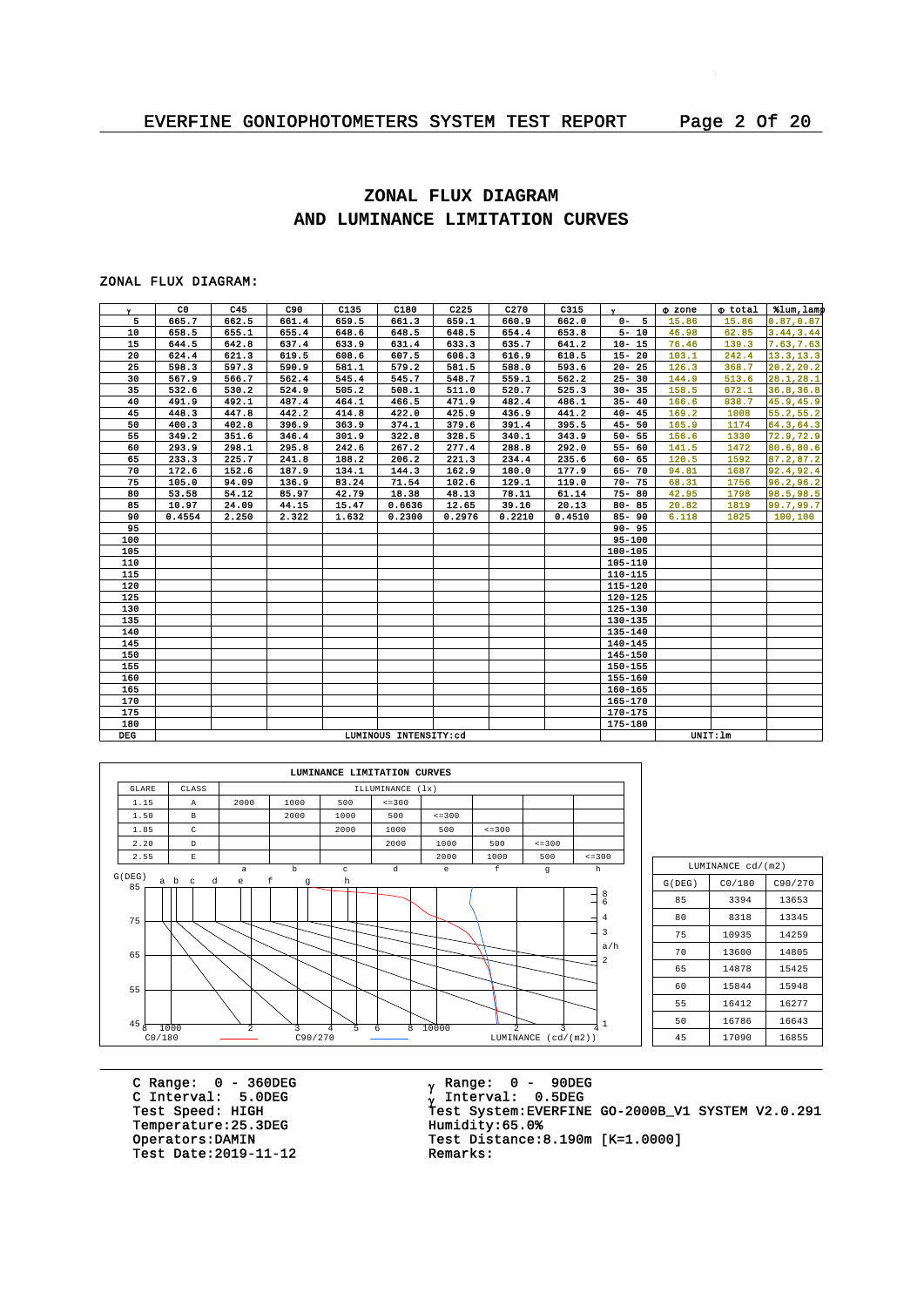#### **NAME: LR24-35E SPEC.: MFR.: EVERFINE TYPE:LED DIM.: 603\*96 SUR.:572\*65 WEIGHT: SERIAL No.:1 PROTECTION ANGLE: Test:U:120.3V I:0.1715A P:20.41W PF:0.9893 Lamp Flux:1825.41x1 lm** pcc w r pfc RCR RCR:Room Cavity Ratio Coefficients of Utilization(CU) 80% 50% 30% 10% 20% 70% 50% 30% 10% 20% 50% 50% 30% 10% 20% 30% 50% 30% 10% 20% 10% 50% 30% 10% 20% 0 0 0 0.0 1.0 2.0 3.0 4.0 5.0 6.0 7.0 8.0 9.0 10.0 1.19 1.19 1.19 1.04 .91 .80 .71 .64 .57 .52 .47 .43 .40 1.00 .85 .72 .62 .55 .48 .43 .39 .35 .32 .96 .79 .66 .56 .48 .42 .37 .33 .30 .27 1.16 1.02 .89 .79 .70 .62 .56 .51 .47 .43 .40 1.16 .98 .83 .71 .62 .54 .48 .43 .39 .35 .32 1.16 .95 .78 .65 .55 .48 .42 .37 .33 .30 .27 1.11 1.11 1.11 .98 .86 .76 .67 .60 .54 .50 .45 .42 .39 .95 .81 .69 .60 .53 .47 .42 .38 .35 .32 .92 .76 .64 .55 .47 .41 .37 .33 .30 .27 1.06 .94 .83 .73 .65 .58 .53 .48 .44 .41 .38 1.06 .91 .78 .67 .59 .52 .46 .41 .37 .34 .31 1.06 .89 .74 .63 .54 .47 .41 .36 .33 .29 .27 1.02 1.02 .90 .79 .70 .63 .56 .51 .47 .43 .40 .37 .88 .76 .66 .58 .51 .45 .41 .37 .34 .31 1.02 .86 .73 .62 .53 .46 .41 .36 .32 .29 .27 1.00 .84 .71 .60 .51 .44 .39 .34 .30 .27 .25 AREA(m2)  $2\frac{1}{10}$   $20$   $30$   $40$   $50$   $70$   $100$   $200$   $300$   $500$   $700$   $1k$   $2k$   $3k$   $4k$   $5k$   $7k$ 3 4 5 6 7 8 9 10 20 30 40 50 LAMPS LUMINAIRE BUDGETARY DIAGRAM 5 4 6 H=7  $\overline{4}$ 6 h=7 CONDITIONS FLUX 5000lm FACTOR 0.70 Hdown 0.00m Hwork 0.00m Ework(AVE) 100lx  $\rho$  (%)  $\vert$  cc  $\vert$  w  $\vert$  fc  $70 | 50 | 30$  $50 \mid 30 \mid 20$

#### **CU AND LUMINAIRE BUDGETARY ESTIMATE DIAGRAM**

C Range: 0 - 360DEG C Interval: 5.0DEG Temperature: 25.3DEG<br>Operators:DAMIN Test Date: 2019-11-12

<sub>v</sub> Range: 0 – 90DEG y Range: 0 – 90DE<br><sub>V</sub> Interval: 0.5DEG <sup>g</sup> Test Speed: HIGH Test System:EVERFINE GO-2000B\_V1 SYSTEM V2.0.291 Test Distance:8.190m [K=1.0000]<br>Remarks: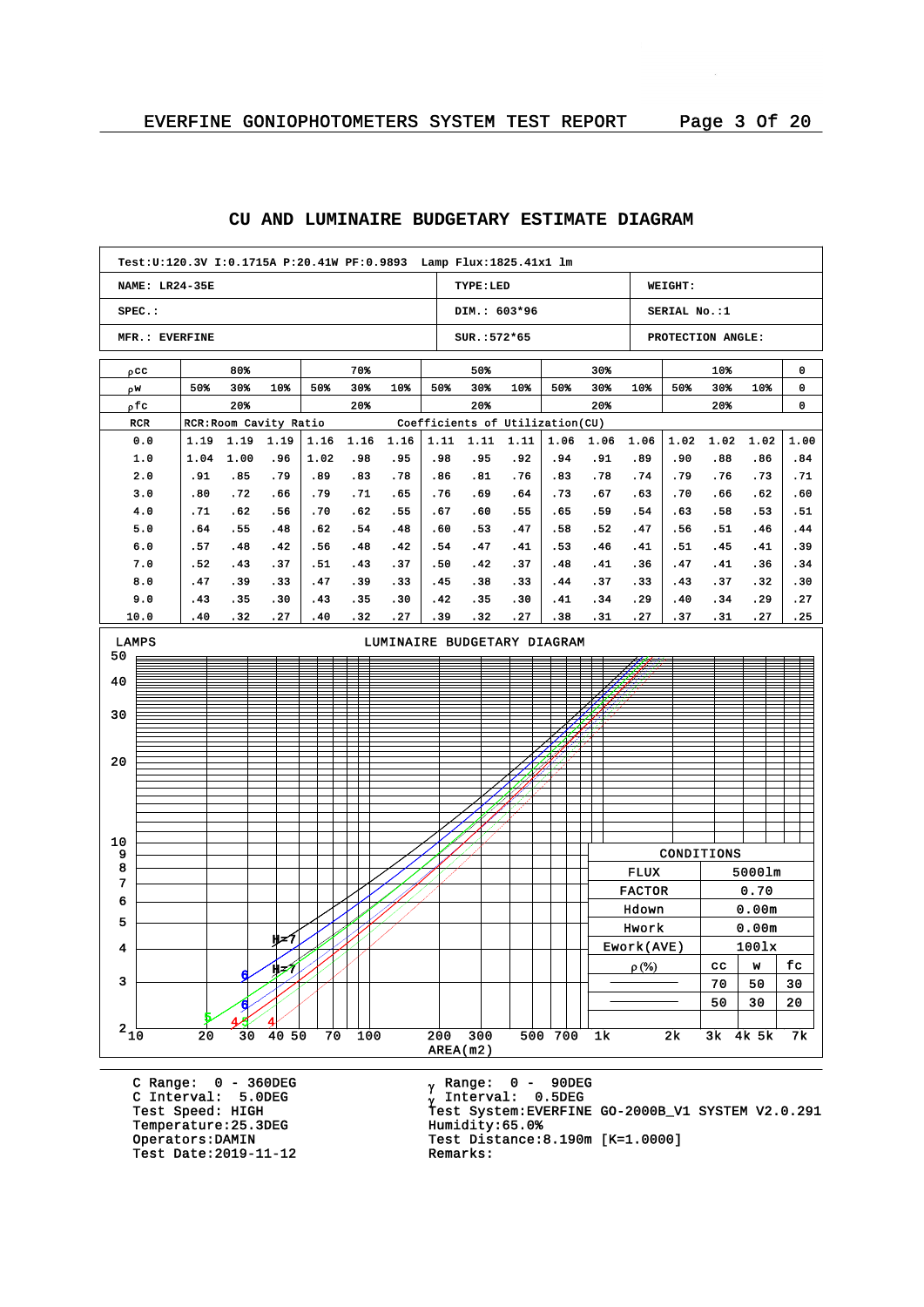#### **WEC AND CCEC**

| Test: U:120.3V I:0.1715A P:20.41W PF:0.9893 Lamp Flux: 1825.41x1 lm |               |                   |  |  |  |  |  |  |  |  |
|---------------------------------------------------------------------|---------------|-------------------|--|--|--|--|--|--|--|--|
| <b>NAME: LR24-35E</b>                                               | TYPE:LED      | WEIGHT:           |  |  |  |  |  |  |  |  |
| $SPEC.$ :                                                           | DIM.: 603*96  | SERIAL No.:1      |  |  |  |  |  |  |  |  |
| MFR.: EVERFINE                                                      | $SUR.:572*65$ | PROTECTION ANGLE: |  |  |  |  |  |  |  |  |

| $_{0}$ CC  |     | 80%   |     |     | 70% |                        |     | 50%             |     |     | 30%   |     |     | 10% |                                 | $\Omega$                                                                                                                                                                                                                                                                                                                                                                                                                                                                                                                                                                                                                                                                                                                                                                                                                   |
|------------|-----|-------|-----|-----|-----|------------------------|-----|-----------------|-----|-----|-------|-----|-----|-----|---------------------------------|----------------------------------------------------------------------------------------------------------------------------------------------------------------------------------------------------------------------------------------------------------------------------------------------------------------------------------------------------------------------------------------------------------------------------------------------------------------------------------------------------------------------------------------------------------------------------------------------------------------------------------------------------------------------------------------------------------------------------------------------------------------------------------------------------------------------------|
| OW.        | 50% | 30%⊧  | 10% | 50% | 30% | 10 <sub>8</sub>        | 50% | 30 <sub>8</sub> | 10% | 50% | 30%   | 10% | 50% | 30% | 10%                             | 0                                                                                                                                                                                                                                                                                                                                                                                                                                                                                                                                                                                                                                                                                                                                                                                                                          |
| ofc        |     | $20*$ |     |     | 20% |                        |     | $20*$           |     |     | $20*$ |     |     | 20% |                                 | $\Omega$                                                                                                                                                                                                                                                                                                                                                                                                                                                                                                                                                                                                                                                                                                                                                                                                                   |
| <b>RCR</b> |     |       |     |     |     |                        |     |                 |     |     |       |     |     |     |                                 |                                                                                                                                                                                                                                                                                                                                                                                                                                                                                                                                                                                                                                                                                                                                                                                                                            |
| 0.0        |     |       |     |     |     |                        |     |                 |     |     |       |     |     |     |                                 |                                                                                                                                                                                                                                                                                                                                                                                                                                                                                                                                                                                                                                                                                                                                                                                                                            |
| 1.0        |     |       |     |     |     |                        |     |                 |     |     |       |     |     |     |                                 |                                                                                                                                                                                                                                                                                                                                                                                                                                                                                                                                                                                                                                                                                                                                                                                                                            |
| 2.0        |     |       |     |     |     |                        |     |                 |     |     |       |     |     |     |                                 |                                                                                                                                                                                                                                                                                                                                                                                                                                                                                                                                                                                                                                                                                                                                                                                                                            |
| 3.0        |     |       |     |     |     |                        |     |                 |     |     |       |     |     |     |                                 |                                                                                                                                                                                                                                                                                                                                                                                                                                                                                                                                                                                                                                                                                                                                                                                                                            |
| 4.0        |     |       |     |     |     |                        |     |                 |     |     |       |     |     |     |                                 |                                                                                                                                                                                                                                                                                                                                                                                                                                                                                                                                                                                                                                                                                                                                                                                                                            |
| 5.0        |     |       |     |     |     |                        |     |                 |     |     |       |     |     |     |                                 |                                                                                                                                                                                                                                                                                                                                                                                                                                                                                                                                                                                                                                                                                                                                                                                                                            |
| 6.0        |     |       |     |     |     |                        |     |                 |     |     |       |     |     |     |                                 |                                                                                                                                                                                                                                                                                                                                                                                                                                                                                                                                                                                                                                                                                                                                                                                                                            |
| 7.0        |     |       |     |     |     |                        |     |                 |     |     |       |     |     |     |                                 |                                                                                                                                                                                                                                                                                                                                                                                                                                                                                                                                                                                                                                                                                                                                                                                                                            |
| 8.0        |     |       |     |     |     |                        |     |                 |     |     |       |     |     |     |                                 |                                                                                                                                                                                                                                                                                                                                                                                                                                                                                                                                                                                                                                                                                                                                                                                                                            |
| 9.0        |     |       |     |     |     |                        |     |                 |     |     |       |     |     |     |                                 |                                                                                                                                                                                                                                                                                                                                                                                                                                                                                                                                                                                                                                                                                                                                                                                                                            |
| 10.0       |     |       |     |     |     |                        |     |                 |     |     |       |     |     |     |                                 |                                                                                                                                                                                                                                                                                                                                                                                                                                                                                                                                                                                                                                                                                                                                                                                                                            |
|            |     |       |     |     |     | RCR: Room Cavity Ratio |     |                 |     |     |       |     |     |     | Wall Exitance Coeffcients (WEC) | 48، 148. 148. 490. 154. 267. 51. 160. 150. 173. 53 167. 162. 154 170 170.<br>.240. 139. 246. 246. 143. 256. 148. 148. 266. 257. 281. 278. 269. 156. 284.<br>.269. 128. 129. 131. 139. 131. 139. 135. 149. 139. 149. 159. 141. 156. 141. 165.<br> 36, 117, 125, 36, 120, 122, 237, 123, 121, 131, 037, 126, 1240,,037,,037,<br> 320. 107. 200. 331. 109. 109. 332.207. 112. 155. 333.114. 223. 346. 116. 227.<br>.21. 098. 099. 187. 030. 100. 193. 030. 103. 030. 030. 105. 030. 030. 110. 121.<br> 227. 091. 175. 277181. 093. 181. 207. 095. 187. 227. 096. 193. 208. 197 197.<br>.181.025 .085.155.150.086.025.170.086.025.175.175.181.181.189.090.025.181.<br>023. 079. 155. 023. 080. 060. 023. 081. 165. 023. 023. 071. 023. 084. 173.<br>021. 074. 147. 021. 075. 075. 051. 076. 075. 022. 077. 077. 022. 078. 052. |

| occ        |                                                                    | 80%   |     |     | 70%   |     |     | 50%   |                                                                                      |     | 30%   |     |     | 10% |     | 0        |
|------------|--------------------------------------------------------------------|-------|-----|-----|-------|-----|-----|-------|--------------------------------------------------------------------------------------|-----|-------|-----|-----|-----|-----|----------|
| OW.        | 50%                                                                | 30%   | 10% | 50% | 30%   | 10% | 50% | 30%   | 10%                                                                                  | 50% | 30%   | 10% | 50% | 30% | 10% | 0        |
| ofc        |                                                                    | $20*$ |     |     | $20*$ |     |     | $20*$ |                                                                                      |     | $20*$ |     |     | 20% |     | $\Omega$ |
| <b>RCR</b> | RCR: Room Cavity Ratio Ceiling Cavity Exitance Coefficients (CCEC) |       |     |     |       |     |     |       |                                                                                      |     |       |     |     |     |     |          |
| 0.0        |                                                                    |       |     |     |       |     |     |       | 020, 200, 200, 201, 204, 204, 204, 111, 111, 111, 163, 163, 163, 190, 190, 190, 190, |     |       |     |     |     |     |          |
| 1.0        |                                                                    |       |     |     |       |     |     |       | .150. 17. 019. 047. 053. 050. 060. 092. 105. 105. 154. 154. 155. 156. 150.           |     |       |     |     |     |     |          |
| 2.0        |                                                                    |       |     |     |       |     |     |       | 011. 151. 1919. 1031. 1046. 1058. 1060. 107. 1086. 114. 114. 1099. 132. 171.         |     |       |     |     |     |     |          |
| 3.0        |                                                                    |       |     |     |       |     |     |       | .009. 1.03 .013 .027. 040. 056. 046. 065. 096. 056. 059. 051. 075. 114. 163.         |     |       |     |     |     |     |          |
| 4.0        |                                                                    |       |     |     |       |     |     |       | ,007, 102, 107, 201, 203, 053, 053, 061, 092, 051, 059, 054, 059, 101, 156, 156,     |     |       |     |     |     |     |          |
| 5.0        |                                                                    |       |     |     |       |     |     |       | .006. 010. 016. 710. 032. 051. 051. 055. 088. 041. 078. 078. 049. 090. 048.          |     |       |     |     |     |     |          |
| 6.0        |                                                                    |       |     |     |       |     |     |       | .1016.010.015. 021.029.024.049.024.050.024.054.082.141.082.039.141.                  |     |       |     |     |     |     |          |
| 7.0        |                                                                    |       |     |     |       |     |     |       | .004. 009. 115.  112. 027. 046.  201. 046. 080.  209. 105. 115.  33. 175. 135.       |     |       |     |     |     |     |          |
| 8.0        |                                                                    |       |     |     |       |     |     |       | .004. 008. 011.014. 025. 044. 018. 042. 076. 076. 069. 010. 029. 059. 029. 128.      |     |       |     |     |     |     |          |
| 9.0        |                                                                    |       |     |     |       |     |     |       | .003, 008, 014. 009, 023, 0.43. 016, 039, 0.73. 0.73. 056. 025. 054. 025. 024.       |     |       |     |     |     |     |          |
| 10.0       |                                                                    |       |     |     |       |     |     |       | .003, 007, 013.  108. 022. 041. 041. 037. 070. 020. 052. 052. 052. 060. 117.         |     |       |     |     |     |     |          |

C Range: 0 - 360DEG C Interval: 5.0DEG Temperature: 25.3DEG<br>Operators:DAMIN Test Date:  $2019-11-12$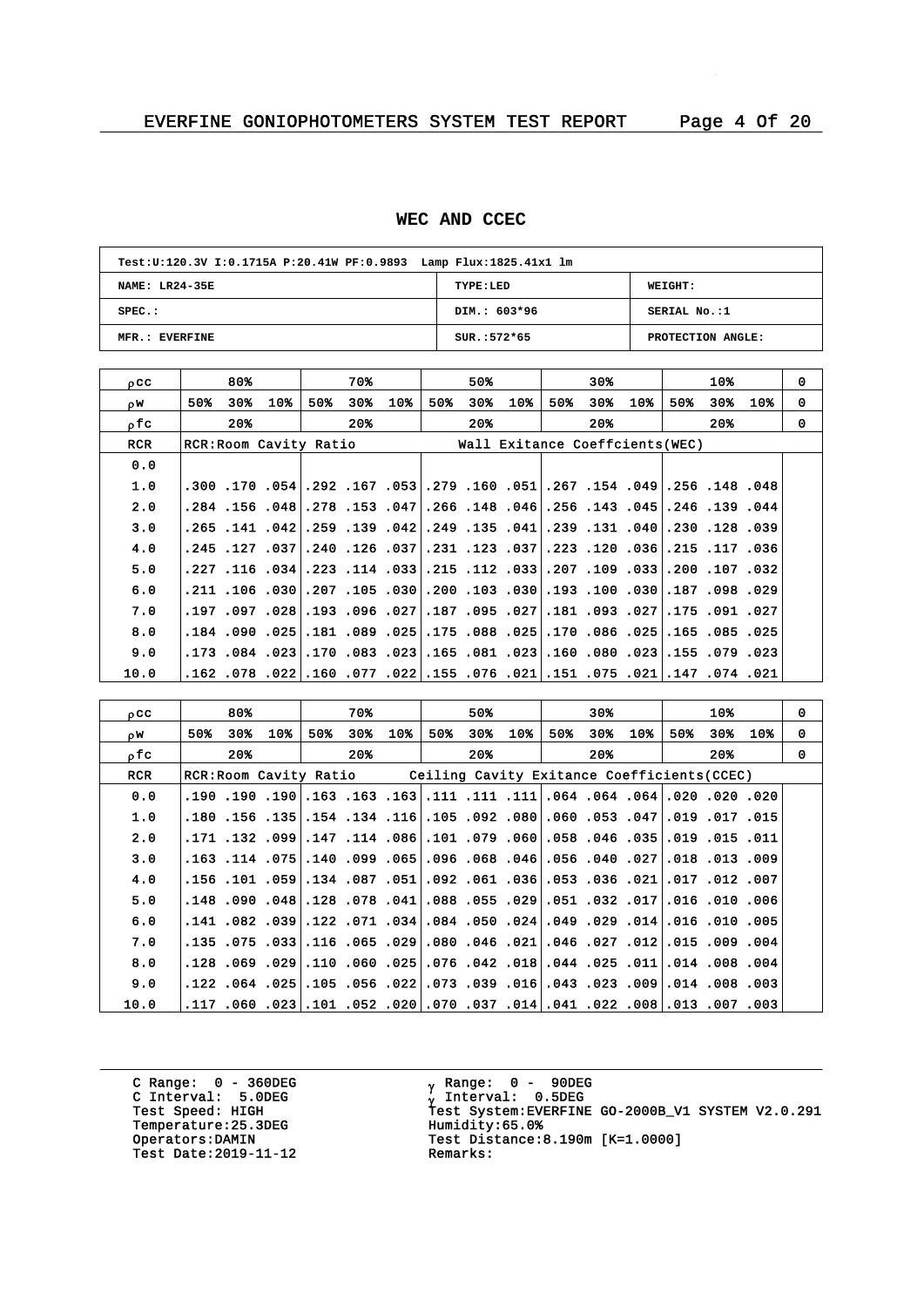|                | Test: U:120.3V I:0.1715A P:20.41W PF:0.9893    Lamp Flux: 1825.41x1    lm |      |      |                  |      |              |      |      |                 |                   |      |
|----------------|---------------------------------------------------------------------------|------|------|------------------|------|--------------|------|------|-----------------|-------------------|------|
|                | <b>NAME: LR24-35E</b>                                                     |      |      |                  |      | TYPE:LED     |      |      | WEIGHT:         |                   |      |
| $SPEC.$ :      |                                                                           |      |      |                  |      | DIM.: 603*96 |      |      | SERIAL No.:1    |                   |      |
| MFR.: EVERFINE |                                                                           |      |      |                  |      | SUR.: 572*65 |      |      |                 | PROTECTION ANGLE: |      |
|                | ceiling/cavity                                                            | 0.7  | 0.7  | 0.5              | 0.5  | 0.3          | 0.7  | 0.7  | 0.5             | 0.5               | 0.3  |
|                | walls                                                                     | 0.5  | 0.3  | 0.5              | 0.3  | 0.3          | 0.5  | 0.3  | 0.5             | 0.3               | 0.3  |
|                | working plane                                                             | 0.2  | 0.2  | 0.2              | 0.2  | 0.2          | 0.2  | 0.2  | 0.2             | 0.2               | 0.2  |
|                | Room dimensions                                                           |      |      | Viewed crosswise |      |              |      |      | Viewed endwise  |                   |      |
| $x =$          | $2H y =$<br>2H                                                            | 22.6 | 24.1 | 22.8             | 24.3 | 24.5         | 22.8 | 24.3 | 23.1            | 24.5              | 24.7 |
|                | 3н                                                                        | 23.5 | 24.9 | 23.8             | 25.1 | 25.4         | 24.4 | 25.8 | 24.7            | 26.0              | 26.2 |
|                | 4H                                                                        | 23.7 | 25.1 | 24.1             | 25.3 | 25.6         | 25.0 | 26.4 | 25.4            | 26.6              | 26.9 |
|                | 6H                                                                        | 23.9 | 25.1 | 24.2             | 25.4 | 25.7         | 25.6 | 26.8 | 25.9            | 27.1              | 27.3 |
|                | 8H                                                                        | 23.9 | 25.1 | 24.3             | 25.4 | 25.7         | 25.7 | 26.9 | 26.1            | 27.2              | 27.5 |
|                | 12H                                                                       | 23.9 | 25.1 | 24.3             | 25.4 | 25.7         | 25.9 | 27.0 | 26.2            | 27.3              | 27.6 |
|                |                                                                           |      |      |                  |      |              |      |      |                 |                   |      |
|                | 4H<br>2H                                                                  | 23.1 | 24.4 | 23.4             | 24.7 | 24.9         | 23.4 | 24.7 | 23.7            | 24.9              | 25.2 |
|                | 3H                                                                        | 24.1 | 25.3 | 24.5             | 25.6 | 25.9         | 25.1 | 26.3 | 25.5            | 26.6              | 26.9 |
|                | 4H                                                                        | 24.4 | 25.5 | 24.8             | 25.8 | 26.2         | 25.9 | 27.0 | 26.3            | 27.3              | 27.6 |
|                | 6H                                                                        | 24.7 | 25.7 | 25.1             | 26.0 | 26.4         | 26.6 | 27.5 | 27.0            | 27.9              | 28.2 |
|                | 8H                                                                        | 24.8 | 25.7 | 25.2             | 26.1 | 26.4         | 26.8 | 27.7 | 27.3            | 28.1              | 28.5 |
|                | 12 <sub>H</sub>                                                           | 24.9 | 25.7 | 25.3             | 26.0 | 26.5         | 27.1 | 27.9 | 27.5            | 28.2              | 28.6 |
|                |                                                                           |      |      |                  |      |              |      |      |                 |                   |      |
|                | 8H<br>4H                                                                  | 24.7 | 25.5 | 25.1             | 25.9 | 26.3         | 26.0 | 26.9 | 26.4            | 27.3              | 27.6 |
|                | 6H                                                                        | 25.0 | 25.8 | 25.5             | 26.2 | 26.6         | 26.8 | 27.6 | 27.3            | 28.0              | 28.4 |
|                | 8H                                                                        | 25.2 | 25.8 | 25.7             | 26.3 | 26.7         | 27.2 | 27.8 | 27.7            | 28.3              | 28.7 |
|                | 12 <sub>H</sub>                                                           | 25.3 | 25.8 | 25.8             | 26.3 | 26.8         | 27.5 | 28.1 | 28.0            | 28.5              | 29.0 |
|                |                                                                           |      |      |                  |      |              |      |      |                 |                   |      |
| 12H            | 4H                                                                        | 24.7 | 25.5 | 25.1             | 25.9 | 26.3         | 26.0 | 26.8 | 26.4            | 27.2              | 27.6 |
|                | 6H                                                                        | 25.1 | 25.7 | 25.6             | 26.2 | 26.6         | 26.8 | 27.5 | 27.3            | 27.9              | 28.3 |
|                | 8H                                                                        | 25.3 | 25.8 | 25.8             | 26.3 | 26.8         | 27.2 | 27.8 | 27.7            | 28.2              | 28.7 |
|                | Variations with the observer position at spacings:                        |      |      |                  |      |              |      |      |                 |                   |      |
|                | $S = 1.0H$                                                                |      |      | $+ 0.2 / - 0.2$  |      |              |      |      | $+ 0.2 / - 0.2$ |                   |      |
|                | 1.5H                                                                      |      |      | $+ 0.4 / - 0.6$  |      |              |      |      | + 0.2 / - 0.3   |                   |      |
|                | 2.0H                                                                      |      |      | $+ 0.4 / - 0.6$  |      |              |      |      | $+ 0.2 / - 0.4$ |                   |      |

## **UGR(Unified Glare Rating) Table**

CIE Pub.117 Corrected 1825 lm Total Lamp Luminous Flux.(8log(F/F0) = 2.1)

C Range: 0 - 360DEG C Interval: 5.0DEG Temperature:25.3DEG<br>Operators:DAMIN Test Date:  $2019-11-12$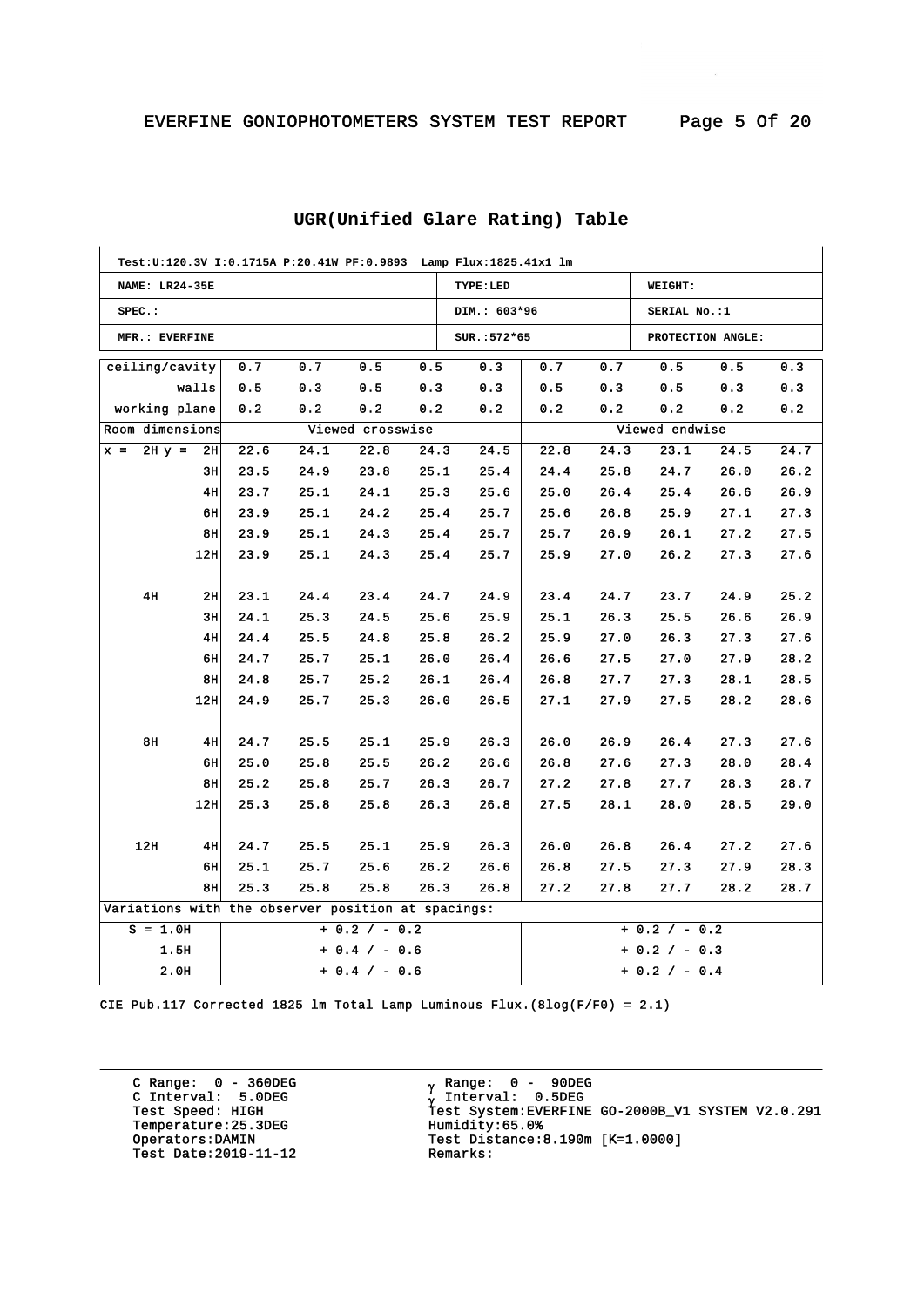# **UTILIZATION FACTORS TABLE**

| Test: U:120.3V I:0.1715A P:20.41W PF:0.9893 Lamp Flux: 1825.41x1 lm |               |                   |  |  |  |  |  |  |  |
|---------------------------------------------------------------------|---------------|-------------------|--|--|--|--|--|--|--|
| NAME: LR24-35E                                                      | TYPE:LED      | WEIGHT:           |  |  |  |  |  |  |  |
| $SPEC.$ :                                                           | DIM.: 603*96  | SERIAL No.:1      |  |  |  |  |  |  |  |
| MFR.: EVERFINE                                                      | $SUR.:572*65$ | PROTECTION ANGLE: |  |  |  |  |  |  |  |

| <b>REFLECTANCE</b>                                               |     |     |                               |           |     |                   |     |     |     |             |
|------------------------------------------------------------------|-----|-----|-------------------------------|-----------|-----|-------------------|-----|-----|-----|-------------|
| Ceiling                                                          | 0.8 | 0.8 | 0.8                           | 0.7       | 0.7 | 0.7               | 0.5 | 0.5 | 0.5 | 0           |
| Walls                                                            | 0.7 | 0.5 | 0.3                           | 0.7       | 0.5 | 0.3               | 0.7 | 0.5 | 0.3 | $\mathbf 0$ |
| Working plane                                                    | 0.2 | 0.2 | 0.2                           | 0.2       | 0.2 | 0.2               | 0.2 | 0.2 | 0.2 | 0           |
| ROOM INDEX                                                       |     |     | UTILIZATION FACTORS (PERCENT) |           |     | $k(RI)$ x RCR = 5 |     |     |     |             |
| $k = 0.60$                                                       | 58  | 47  | 40                            | 57        | 46  | 40                | 56  | 46  | 39  | 33          |
| 0.80                                                             | 68  | 57  | 50                            | 67        | 56  | 49                | 66  | 56  | 49  | 42          |
| 1.00                                                             | 77  | 66  | 59                            | 76        | 65  | 58                | 73  | 67  | 58  | 51          |
| 1.25                                                             | 84  | 74  | 67                            | 82        | 73  | 66                | 80  | 71  | 65  | 58          |
| 1.50                                                             | 89  | 79  | 72                            | 87        | 78  | 72                | 84  | 77  | 71  | 63          |
| 2.00                                                             | 96  | 87  | 81                            | 94        | 86  | 80                | 90  | 84  | 79  | 71          |
| 2.50                                                             | 99  | 92  | 86                            | 97        | 91  | 85                | 94  | 88  | 83  | 75          |
| 3.00                                                             | 103 | 96  | 91                            | 101       | 95  | 90                | 97  | 92  | 88  | 79          |
| 4.00                                                             | 107 | 101 | 97                            | 104       | 99  | 95                | 100 | 96  | 93  | 84          |
| 5.00                                                             | 109 | 104 | 100                           | 107       | 102 | 99                | 102 | 99  | 96  | 87          |
| ROOM INDEX                                                       |     |     |                               | UF(total) |     |                   |     |     |     | Direct      |
| According to DIN EN 13032-2 2004<br>Suspended<br>$SHRNOM = 1.25$ |     |     |                               |           |     |                   |     |     |     |             |

C Range: 0 - 360DEG C Interval: 5.0DEG Temperature: 25.3DEG<br>Operators:DAMIN Test Date:  $2019-11-12$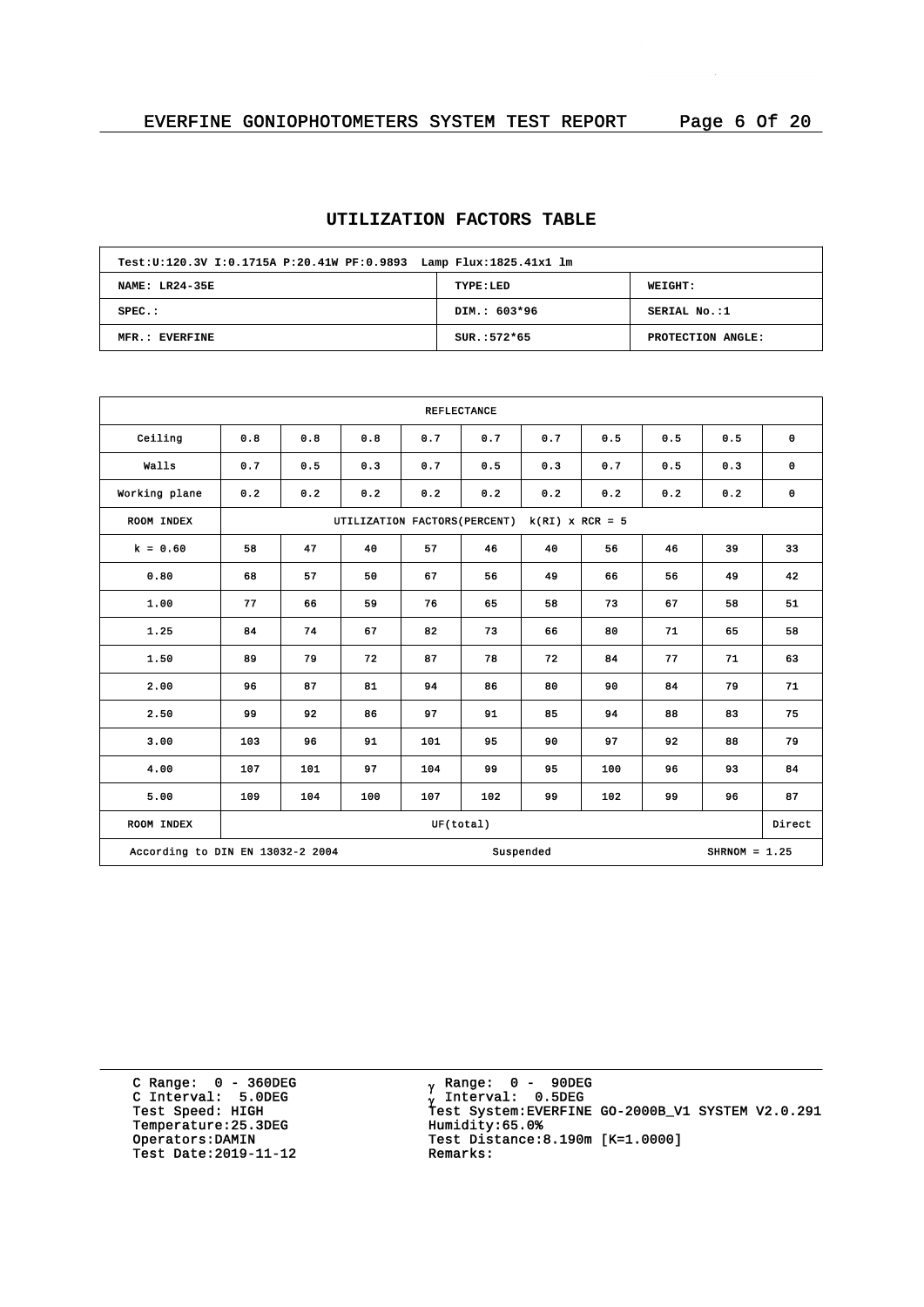# **ISOCANDELA DIAGRAM**

| Test: U:120.3V I:0.1715A P:20.41W PF:0.9893 Lamp Flux: 1825.41x1 lm |               |                   |
|---------------------------------------------------------------------|---------------|-------------------|
| <b>NAME: LR24-35E</b>                                               | TYPE:LED      | <b>WEIGHT:</b>    |
| $SPEC.$ :                                                           | DIM.: 603*96  | SERIAL No.:1      |
| MFR.: EVERFINE                                                      | $SUR.:572*65$ | PROTECTION ANGLE: |



C Range: 0 - 360DEG C Interval: 5.0DEG Temperature: 25.3DEG<br>Operators: DAMIN Test Date:  $2019-11-12$ 

<sub>v</sub> Range: 0 – 90DEG y Range: 0 – 90DE<br><sub>V</sub> Interval: 0.5DEG G INCERTION: 3.0220<br>Test Speed: HIGH Test System:EVERFINE GO-2000B\_V1 SYSTEM V2.0.291<br>Temperature:25.3DEG Humidity:65.0% Test Distance:8.190m [K=1.0000]<br>Remarks: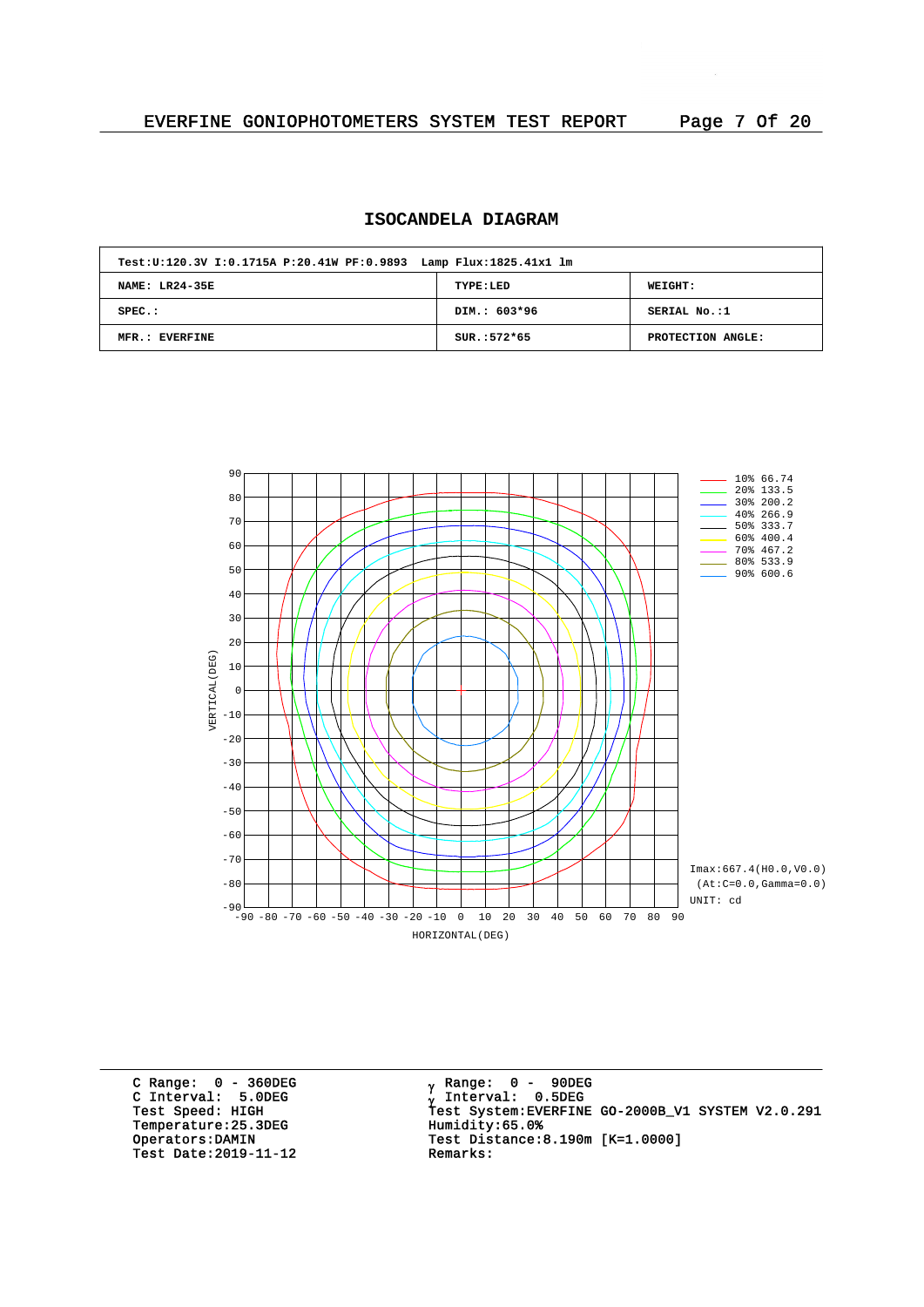# **AAI Figure**

| Test: U:120.3V I:0.1715A P:20.41W PF:0.9893 Lamp Flux: 1825.41x1 lm |               |                   |  |  |  |  |  |  |  |
|---------------------------------------------------------------------|---------------|-------------------|--|--|--|--|--|--|--|
| NAME: LR24-35E                                                      | TYPE:LED      | <b>WEIGHT:</b>    |  |  |  |  |  |  |  |
| $SPEC.$ :                                                           | DIM.: 603*96  | SERIAL No.:1      |  |  |  |  |  |  |  |
| MFR.: EVERFINE                                                      | $SUR.:572*65$ | PROTECTION ANGLE: |  |  |  |  |  |  |  |



Flux out:1345 lm

**Note:The Curves indicate the illuminated area and the average illumination when the luminaire is at different distance.**

C Range: 0 - 360DEG C Interval: 5.0DEG Temperature: 25.3DEG<br>Operators: DAMIN Test Date: 2019-11-12

<sub>v</sub> Range: 0 – 90DEG y Range: 0 – 90DE<br><sub>V</sub> Interval: 0.5DEG G INCERVITE STREET<br>Test Speed: HIGH Test System:EVERFINE GO-2000B\_V1 SYSTEM V2.0.291<br>Temperature:25.3DEG Humidity:65.0% Test Distance:8.190m [K=1.0000]<br>Remarks: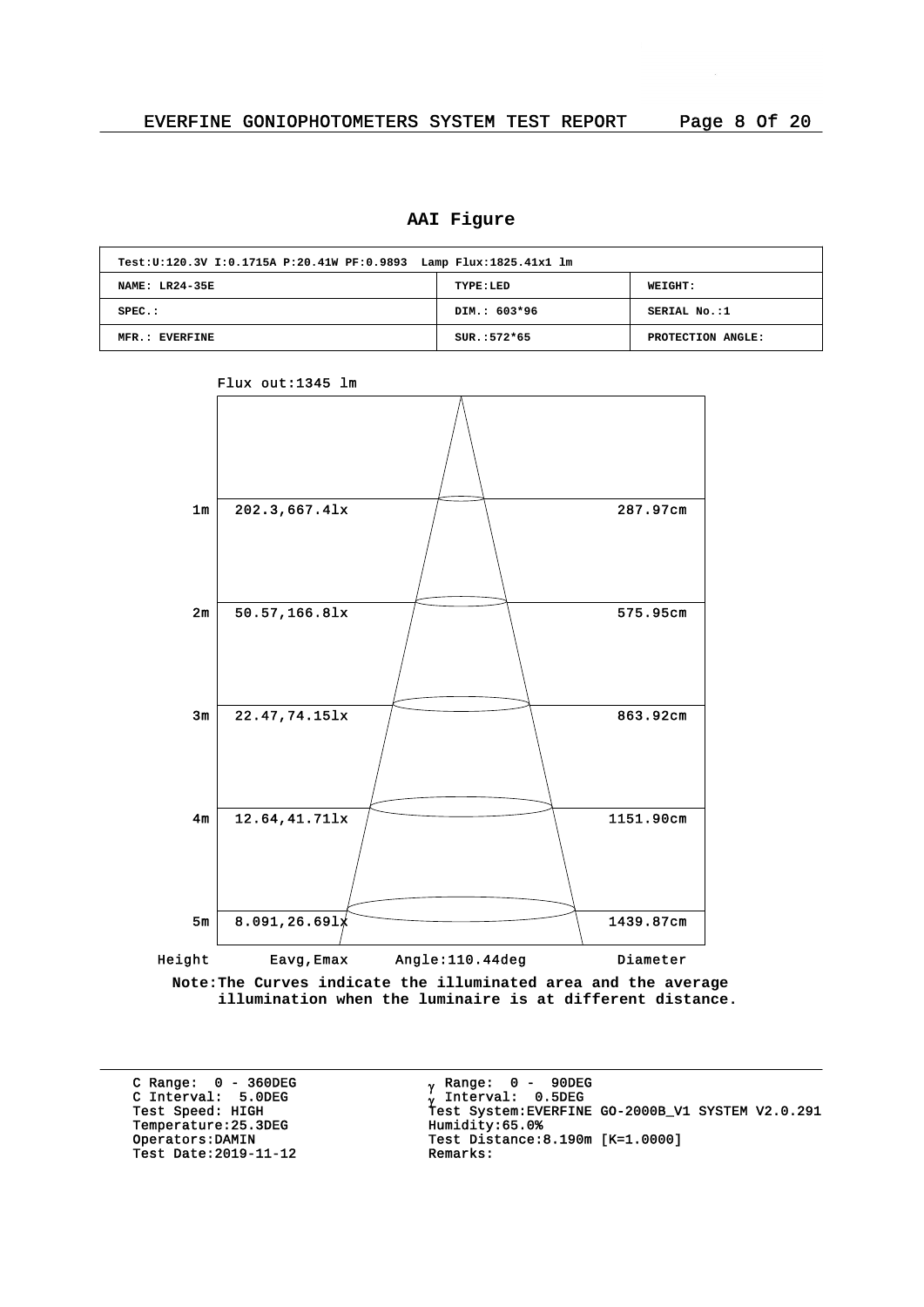# **ISOLUX DIAGRAM**

| Test: U:120.3V I:0.1715A P:20.41W PF:0.9893 Lamp Flux: 1825.41x1 lm |               |                   |
|---------------------------------------------------------------------|---------------|-------------------|
| NAME: LR24-35E                                                      | TYPE:LED      | WEIGHT:           |
| $SPEC.$ :                                                           | DIM.: 603*96  | SERIAL No.:1      |
| MFR.: EVERFINE                                                      | $SUR.:572*65$ | PROTECTION ANGLE: |



C Range: 0 - 360DEG C Interval: 5.0DEG Temperature: 25.3DEG<br>Operators: DAMIN Test Date:  $2019-11-12$ 

<sub>v</sub> Range: 0 – 90DEG y Range: 0 – 90DE<br><sub>V</sub> Interval: 0.5DEG g The Contract System: CONSIDERT STRING Test System: EVERFINE GO-2000B\_V1 SYSTEM V2.0.291<br>Temperature:25.3DEG Humidity:65.0% Test Distance: 8.190m  $[K=1.0000]$ <br>Remarks: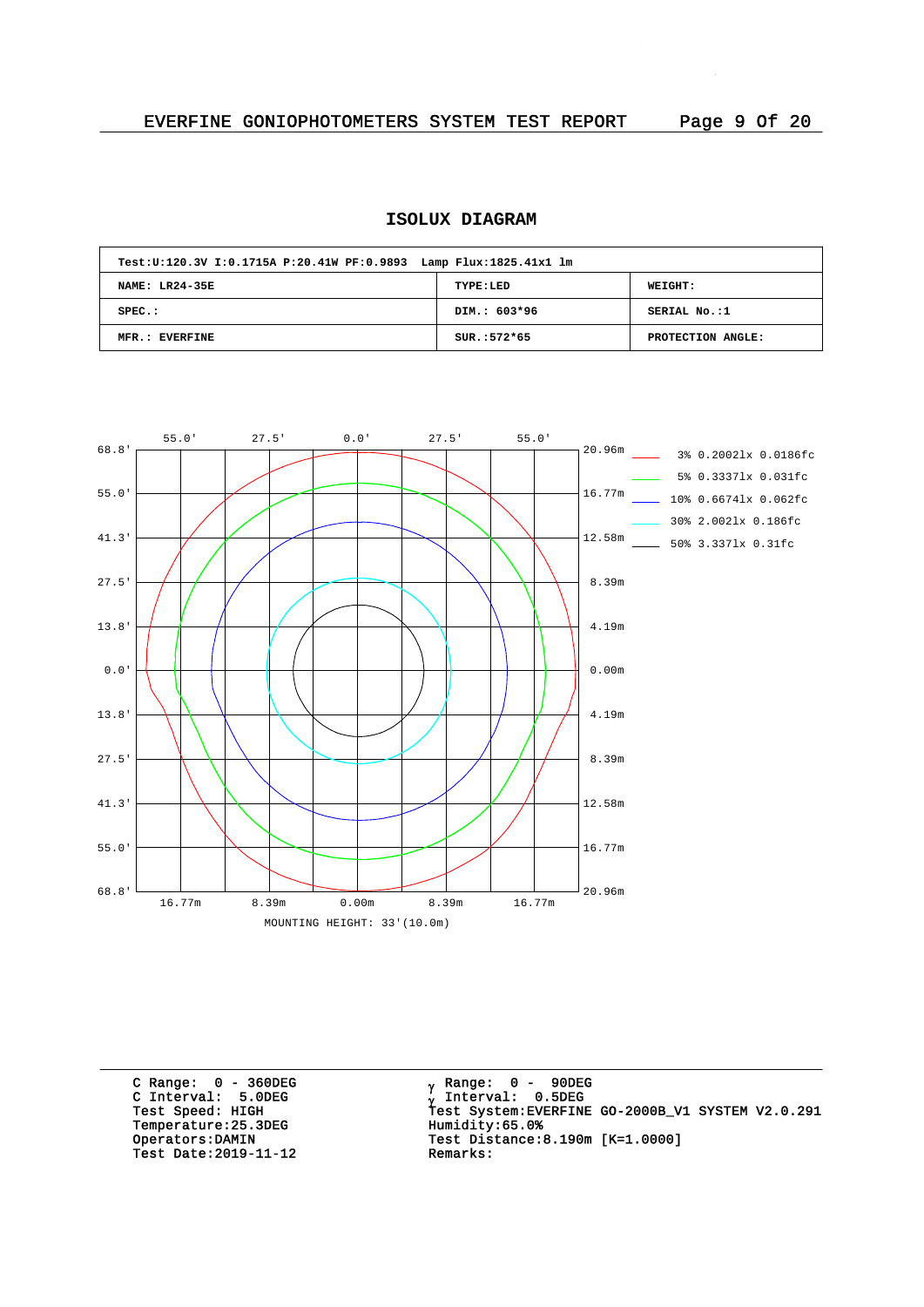# **LED Avg.L Report**

| Test: U:120.3V I:0.1715A P:20.41W PF:0.9893 Lamp Flux: 1825.41x1 lm |               |                   |
|---------------------------------------------------------------------|---------------|-------------------|
| NAME: LR24-35E                                                      | TYPE:LED      | WEIGHT:           |
| $SPEC.$ :                                                           | DIM.: 603*96  | SERIAL No.:1      |
| MFR.: EVERFINE                                                      | $SUR.:572*65$ | PROTECTION ANGLE: |

| AvgL              | cd/m2 |
|-------------------|-------|
| $L_0~180(65)$ av  | 14013 |
| $L_0~180(75)$ av  | 9193  |
| $L 0~180(85)$ av  | 1799  |
| $L$ 90~270(65)av  | 15187 |
| L $90~270(75)$ av | 13850 |
| L $90-270(85)$ av | 12883 |
| $L$ 45(65) av     | 13885 |
| $L$ 45(75)av      | 10385 |
| $L$ 45(85) av     | 5593  |

**Standard: GB/T 29293-2012**

C Range: 0 - 360DEG C Interval: 5.0DEG Temperature: 25.3DEG<br>Operators:DAMIN Test Date:  $2019-11-12$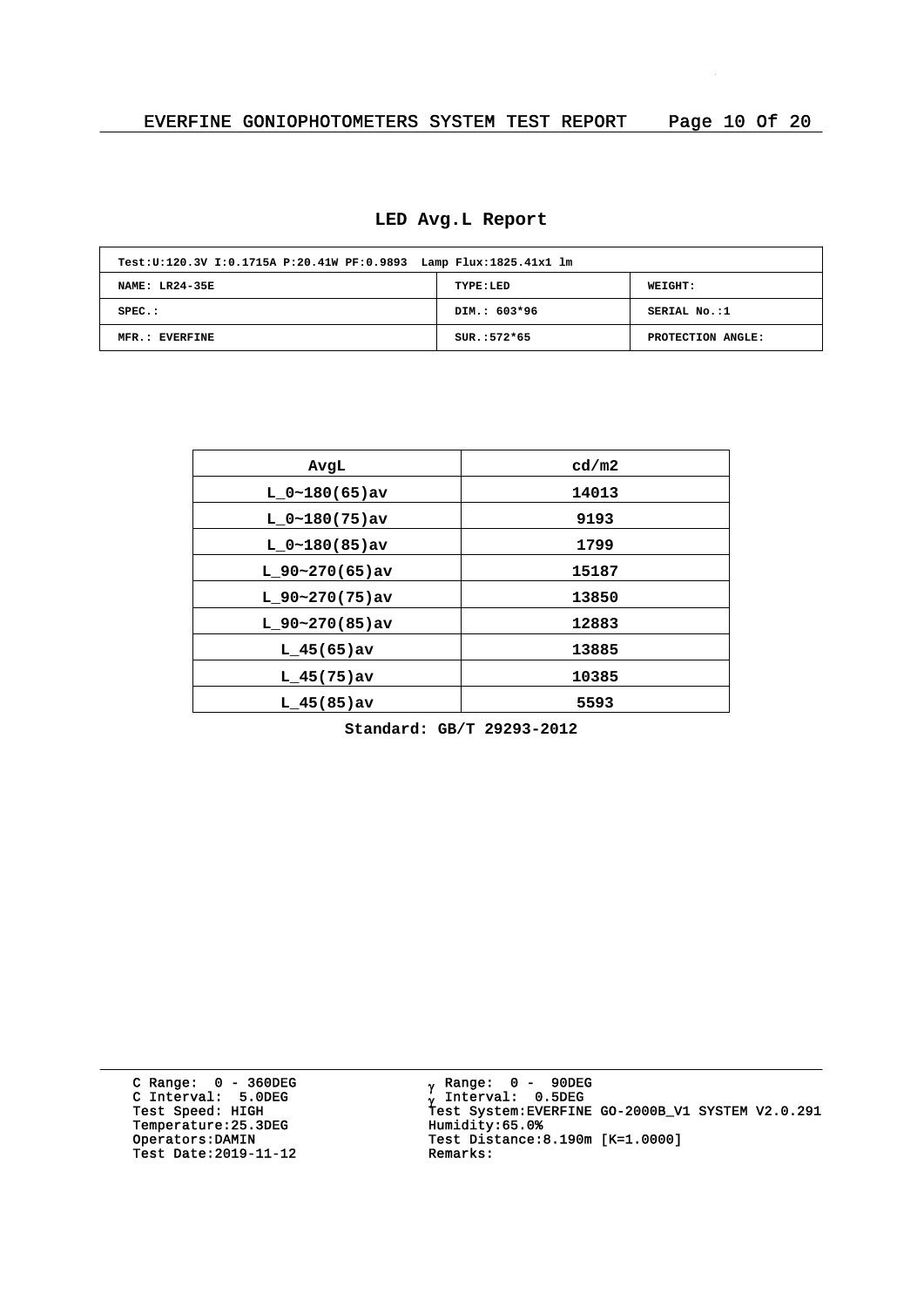



C Range: 0 - 360DEG C Interval: 5.0DEG Temperature: 25.3DEG<br>Operators: DAMIN Test Date:  $2019-11-12$ 

<sub>v</sub> Range: 0 – 90DEG y Range: 0 – 90DE<br><sub>V</sub> Interval: 0.5DEG G INCEIVAL: 3.0220<br>Test Speed: HIGH Test System:EVERFINE GO-2000B\_V1 SYSTEM V2.0.291<br>Temperature:25.3DEG Humidity:65.0% Test Distance:8.190m [K=1.0000]<br>Remarks: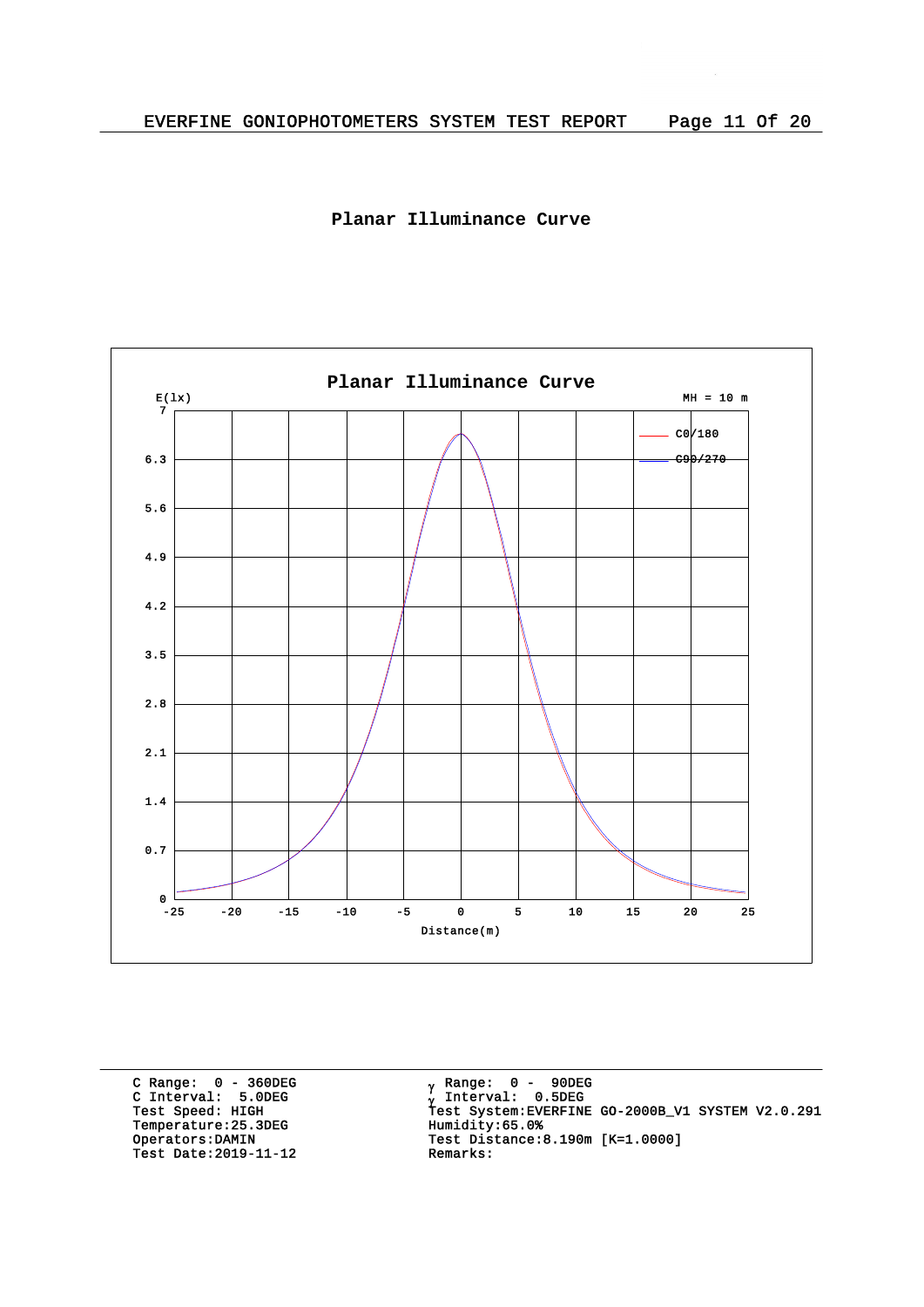| Test: U:120.3V I:0.1715A P:20.41W PF:0.9893 Lamp Flux: 1825.41x1 lm |                                              |      |      |      |      |      |                      |             |      |                                                                                                                                                                 |      |      |      |             |     |                          |          |      |      |
|---------------------------------------------------------------------|----------------------------------------------|------|------|------|------|------|----------------------|-------------|------|-----------------------------------------------------------------------------------------------------------------------------------------------------------------|------|------|------|-------------|-----|--------------------------|----------|------|------|
|                                                                     | <b>NAME: LR24-35E</b><br>TYPE:LED<br>WEIGHT: |      |      |      |      |      |                      |             |      |                                                                                                                                                                 |      |      |      |             |     |                          |          |      |      |
| SPEC.:                                                              |                                              |      |      |      |      |      |                      |             |      | DIM.: 603*96                                                                                                                                                    |      |      |      |             |     | SERIAL No.:1             |          |      |      |
| MFR.: EVERFINE                                                      |                                              |      |      |      |      |      |                      |             |      | $SUR.: 572*65$                                                                                                                                                  |      |      |      |             |     | PROTECTION ANGLE:        |          |      |      |
| Table--1                                                            |                                              |      |      |      |      |      |                      |             |      |                                                                                                                                                                 |      |      |      |             |     |                          | UNIT: cd |      |      |
| C(DEG)                                                              |                                              |      |      |      |      |      |                      |             |      |                                                                                                                                                                 |      |      |      |             |     |                          |          |      |      |
| $\gamma$ (DEG)                                                      | 0                                            | 5    | 10   | 15   | 20   | 25   | 30                   | 35          | 40   | 45                                                                                                                                                              | 50   | 55   | 60   | 65          | 70  | 75                       | 80       | 85   | 90   |
| 0                                                                   | 667                                          | 667  | 667  | 667  | 667  | 667  | 667                  | 667         | 667  | 667                                                                                                                                                             | 667  | 667  | 667  | 667         | 667 | 667                      | 667      | 667  | 667  |
| 5                                                                   | 666                                          | 665  | 665  | 664  | 664  | 663  | 663                  | 663         | 663  | 662                                                                                                                                                             | 662  | 662  | 662  | 662         | 662 | 661                      | 661      | 661  | 661  |
| 10                                                                  | 659                                          | 658  | 657  | 656  | 656  | 655  | 655                  | 655         | 655  | 655                                                                                                                                                             | 655  | 656  | 655  | 656         | 656 | 656                      | 656      | 656  | 655  |
| 15                                                                  | 645                                          | 643  | 642  | 642  | 642  | 641  | 641                  | 642         | 643  | 643                                                                                                                                                             | 642  | 641  | 641  | 640         | 639 | 639                      | 638      | 638  | 637  |
| 20                                                                  | 624                                          | 623  | 622  | 621  | 622  | 622  | 624                  | 622         | 621  | 621                                                                                                                                                             | 621  | 621  | 621  | 621         | 621 | 620                      | 620      | 620  | 620  |
| 25                                                                  | 598                                          | 597  | 596  | 596  | 598  | 597  | 596                  | 596         | 597  | 597                                                                                                                                                             | 598  | 597  | 596  | 595         | 594 | 593                      | 593      | 592  | 591  |
| 30                                                                  | 568                                          | 566  | 565  | 566  | 567  | 566  | 566                  | 567         | 568  | 567                                                                                                                                                             | 566  | 565  | 564  | 564         | 564 | 564                      | 564      | 563  | 562  |
| 35                                                                  | 533                                          | 530  | 530  | 532  | 531  | 531  | 533                  | 531         | 531  | 530                                                                                                                                                             | 531  | 531  | 530  | 529         | 528 | 527                      | 527      | 526  | 525  |
| 40                                                                  | 492                                          | 490  | 491  | 491  | 491  | 493  | 492                  | 491         | 492  | 492                                                                                                                                                             | 491  | 490  | 490  | 490         | 489 | 489                      | 489      | 488  | 487  |
| 45                                                                  | 448                                          | 446  | 448  | 447  | 449  | 449  | 448                  | 449         | 448  | 448                                                                                                                                                             | 447  | 448  | 448  | 446         | 446 | 445                      | 444      | 443  | 442  |
| 50                                                                  | 400                                          | 399  | 400  | 401  | 402  | 401  | 402                  | 402         | 402  | 403                                                                                                                                                             | 401  | 401  | 400  | 400         | 399 | 399                      | 399      | 398  | 397  |
| 55                                                                  | 349                                          | 348  | 349  | 352  | 349  | 350  | 349                  | 353         | 352  | 352                                                                                                                                                             | 351  | 352  | 351  | 350         | 350 | 349                      | 348      | 347  | 346  |
| 60                                                                  | 294                                          | 293  | 293  | 283  | 277  | 271  | 278                  | 282         | 291  | 298                                                                                                                                                             | 298  | 299  | 298  | 299         | 299 | 298                      | 297      | 296  | 296  |
| 65                                                                  | 233                                          | 233  | 212  | 186  | 179  | 180  | 186                  | 197         | 212  | 226                                                                                                                                                             | 238  | 245  | 244  | 245         | 245 | 244                      | 243      | 243  | 242  |
| 70                                                                  | 173                                          | 147  | 113  | 108  | 110  | 114  | 120                  | 128         | 136  | 153                                                                                                                                                             | 169  | 178  | 185  | 190         | 191 | 190                      | 189      | 189  | 188  |
| 75                                                                  | 105                                          | 64.9 | 67.2 | 77.4 | 80.5 |      | $81.7$   80.5   81.4 |             | 86.4 | 94.1                                                                                                                                                            | 104  | 115  | 127  | 136         | 138 | 139                      | 138      | 138  | 137  |
| 80                                                                  | 53.6                                         | 39.6 | 49.8 | 49.7 | 48.0 | 45.7 |                      | 43.4   46.0 | 49.4 | 54.1                                                                                                                                                            | 59.1 | 64.5 | 72.7 | 81.0        |     | $85.1$   $87.3$   $87.5$ |          | 86.7 | 86.0 |
| 85                                                                  | 11.0                                         | 18.7 | 18.8 | 18.5 |      |      |                      |             |      | 18.1 17.5 17.7 19.9 22.0 24.1                                                                                                                                   | 26.3 | 29.2 |      | $34.3$ 39.8 |     | 42.8   44.4              | 44.7     | 44.5 | 44.1 |
| 90                                                                  |                                              |      |      |      |      |      |                      |             |      | $0.46$   $1.33$   $1.76$   $2.25$   $2.46$   $2.45$   $2.38$   $2.37$   $2.31$   $2.25$   $2.15$   $2.10$   $2.08$   $2.11$   $2.11$   $2.11$   $2.16$   $2.39$ |      |      |      |             |     |                          |          |      | 2.32 |
|                                                                     |                                              |      |      |      |      |      |                      |             |      |                                                                                                                                                                 |      |      |      |             |     |                          |          |      |      |
|                                                                     |                                              |      |      |      |      |      |                      |             |      |                                                                                                                                                                 |      |      |      |             |     |                          |          |      |      |
|                                                                     |                                              |      |      |      |      |      |                      |             |      |                                                                                                                                                                 |      |      |      |             |     |                          |          |      |      |
|                                                                     |                                              |      |      |      |      |      |                      |             |      |                                                                                                                                                                 |      |      |      |             |     |                          |          |      |      |
|                                                                     |                                              |      |      |      |      |      |                      |             |      |                                                                                                                                                                 |      |      |      |             |     |                          |          |      |      |
|                                                                     |                                              |      |      |      |      |      |                      |             |      |                                                                                                                                                                 |      |      |      |             |     |                          |          |      |      |
|                                                                     |                                              |      |      |      |      |      |                      |             |      |                                                                                                                                                                 |      |      |      |             |     |                          |          |      |      |
|                                                                     |                                              |      |      |      |      |      |                      |             |      |                                                                                                                                                                 |      |      |      |             |     |                          |          |      |      |
|                                                                     |                                              |      |      |      |      |      |                      |             |      |                                                                                                                                                                 |      |      |      |             |     |                          |          |      |      |
|                                                                     |                                              |      |      |      |      |      |                      |             |      |                                                                                                                                                                 |      |      |      |             |     |                          |          |      |      |
|                                                                     |                                              |      |      |      |      |      |                      |             |      |                                                                                                                                                                 |      |      |      |             |     |                          |          |      |      |
|                                                                     |                                              |      |      |      |      |      |                      |             |      |                                                                                                                                                                 |      |      |      |             |     |                          |          |      |      |
|                                                                     |                                              |      |      |      |      |      |                      |             |      |                                                                                                                                                                 |      |      |      |             |     |                          |          |      |      |
|                                                                     |                                              |      |      |      |      |      |                      |             |      |                                                                                                                                                                 |      |      |      |             |     |                          |          |      |      |
|                                                                     |                                              |      |      |      |      |      |                      |             |      |                                                                                                                                                                 |      |      |      |             |     |                          |          |      |      |
|                                                                     |                                              |      |      |      |      |      |                      |             |      |                                                                                                                                                                 |      |      |      |             |     |                          |          |      |      |
|                                                                     |                                              |      |      |      |      |      |                      |             |      |                                                                                                                                                                 |      |      |      |             |     |                          |          |      |      |
|                                                                     |                                              |      |      |      |      |      |                      |             |      |                                                                                                                                                                 |      |      |      |             |     |                          |          |      |      |

C Range: 0 - 360DEG C Interval: 5.0DEG Temperature: 25.3DEG<br>Operators: DAMIN Test Date:  $2019-11-12$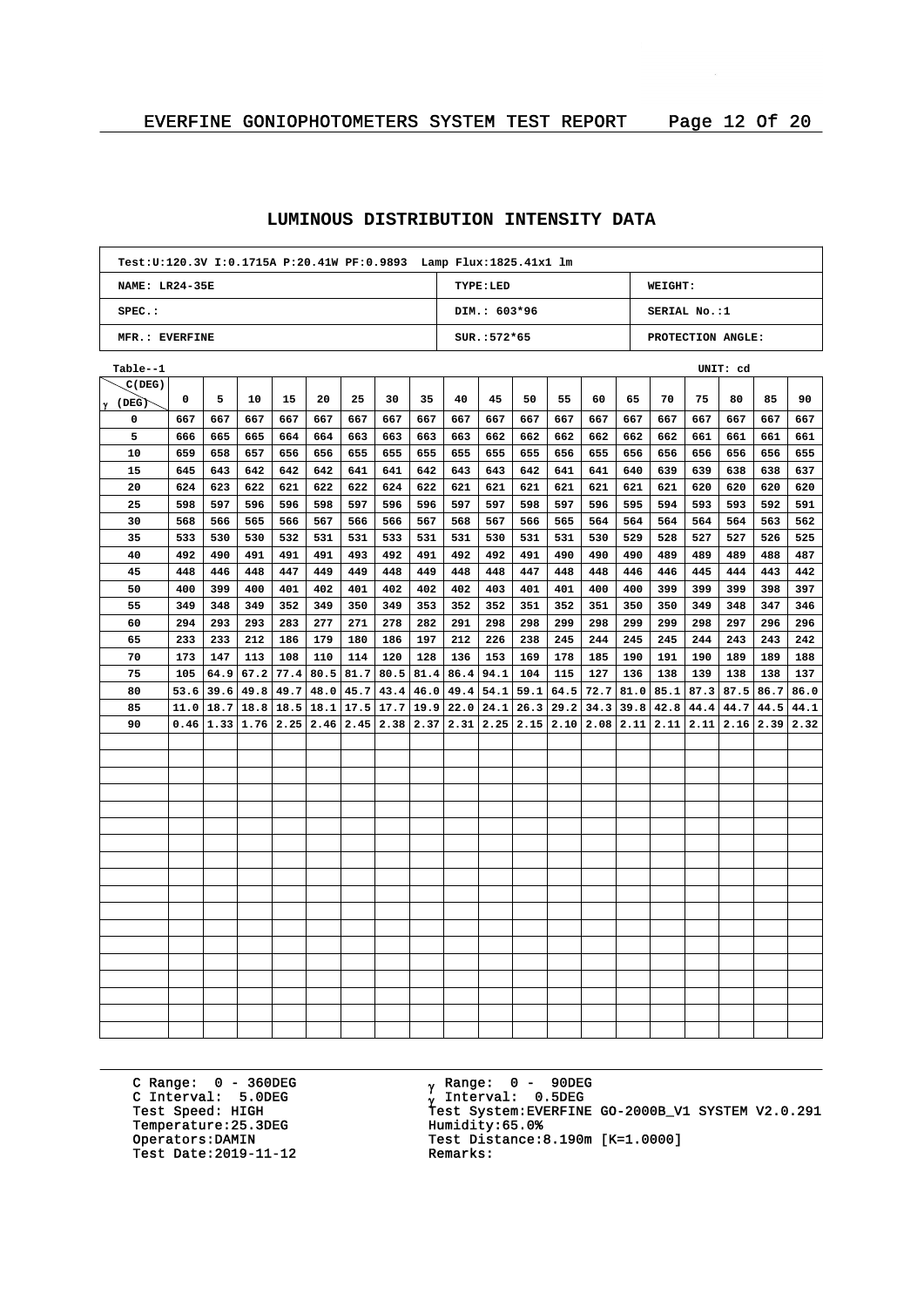| Test: U:120.3V I:0.1715A P:20.41W PF:0.9893 Lamp Flux: 1825.41x1 lm |                                              |      |      |      |      |      |               |      |               |                |      |      |               |      |               |                             |                                                                                                                                               |      |      |
|---------------------------------------------------------------------|----------------------------------------------|------|------|------|------|------|---------------|------|---------------|----------------|------|------|---------------|------|---------------|-----------------------------|-----------------------------------------------------------------------------------------------------------------------------------------------|------|------|
|                                                                     | <b>NAME: LR24-35E</b><br>TYPE:LED<br>WEIGHT: |      |      |      |      |      |               |      |               |                |      |      |               |      |               |                             |                                                                                                                                               |      |      |
| SPEC.:                                                              |                                              |      |      |      |      |      |               |      |               | DIM.: 603*96   |      |      |               |      |               | SERIAL No.:1                |                                                                                                                                               |      |      |
| MFR.: EVERFINE                                                      |                                              |      |      |      |      |      |               |      |               | $SUR.: 572*65$ |      |      |               |      |               |                             | PROTECTION ANGLE:                                                                                                                             |      |      |
| Table--2                                                            |                                              |      |      |      |      |      |               |      |               |                |      |      |               |      |               |                             | UNIT: cd                                                                                                                                      |      |      |
| C(DEG)                                                              |                                              |      |      |      |      |      |               |      |               |                |      |      |               |      |               |                             |                                                                                                                                               |      |      |
| $\gamma$ (DEG)                                                      | 95                                           | 100  | 105  | 110  | 115  | 120  | 125           | 130  | 135           | 140            | 145  | 150  | 155           | 160  | 165           | 170                         | 175                                                                                                                                           | 180  | 185  |
| 0                                                                   | 667                                          | 667  | 667  | 667  | 667  | 667  | 667           | 667  | 667           | 667            | 667  | 667  | 667           | 667  | 667           | 667                         | 667                                                                                                                                           | 667  | 667  |
| 5                                                                   | 661                                          | 661  | 661  | 660  | 660  | 660  | 660           | 660  | 659           | 659            | 659  | 659  | 659           | 660  | 660           | 660                         | 661                                                                                                                                           | 661  | 661  |
| 10                                                                  | 655                                          | 654  | 653  | 653  | 652  | 651  | 650           | 650  | 649           | 648            | 648  | 647  | 647           | 647  | 647           | 647                         | 648                                                                                                                                           | 649  | 648  |
| 15                                                                  | 637                                          | 636  | 636  | 635  | 634  | 634  | 634           | 634  | 634           | 634            | 632  | 631  | 630           | 629  | 629           | 629                         | 630                                                                                                                                           | 631  | 630  |
| 20                                                                  | 619                                          | 617  | 617  | 615  | 613  | 612  | 611           | 610  | 609           | 608            | 609  | 610  | 608           | 607  | 606           | 606                         | 606                                                                                                                                           | 608  | 606  |
| 25                                                                  | 590                                          | 589  | 588  | 587  | 586  | 585  | 584           | 584  | 581           | 579            | 578  | 578  | 579           | 579  | 578           | 577                         | 577                                                                                                                                           | 579  | 577  |
| 30                                                                  | 561                                          | 560  | 558  | 556  | 552  | 549  | 547           | 546  | 545           | 545            | 544  | 543  | 543           | 545  | 546           | 544                         | 544                                                                                                                                           | 546  | 544  |
| 35                                                                  | 523                                          | 522  | 519  | 516  | 513  | 511  | 510           | 507  | 505           | 504            | 504  | 504  | 504           | 505  | 509           | 507                         | 506                                                                                                                                           | 508  | 506  |
| 40                                                                  | 485                                          | 484  | 479  | 475  | 472  | 468  | 465           | 464  | 464           | 462            | 459  | 459  | 461           | 461  | 465           | 466                         | 465                                                                                                                                           | 466  | 465  |
| 45                                                                  | 440                                          | 439  | 434  | 430  | 427  | 424  | 420           | 417  | 415           | 413            | 412  | 411  | 411           | 415  | 417           | 423                         | 420                                                                                                                                           | 422  | 421  |
| 50                                                                  | 396                                          | 393  | 389  | 384  | 379  | 375  | 370           | 366  | 364           | 356            | 351  | 351  | 349           | 357  | 363           | 371                         | 373                                                                                                                                           | 374  | 373  |
| 55                                                                  | 345                                          | 343  | 340  | 335  | 331  | 325  | 316           | 310  | 302           | 292            | 282  | 279  | 277           | 281  | 294           | 310                         | 322                                                                                                                                           | 323  | 323  |
| 60                                                                  | 294                                          | 292  | 290  | 287  | 282  | 275  | 266           | 256  | 243           | 232            | 222  | 214  | 209           | 207  | 214           | 232                         | 263                                                                                                                                           | 267  | 268  |
| 65                                                                  | 240                                          | 239  | 237  | 235  | 231  | 226  | 217           | 203  | 188           | 175            | 164  | 154  | 146           | 141  | 140           | 145                         | 178                                                                                                                                           | 206  | 207  |
| 70                                                                  | 187                                          | 185  | 184  | 182  | 180  | 175  | 162           | 148  | 134           | 121            | 110  | 102  | 94.8          |      |               | $88.9$   85.2   84.0   92.9 |                                                                                                                                               | 144  | 145  |
| 75                                                                  | 136                                          | 135  | 133  | 131  | 128  | 121  | 109           | 95.1 | 83.2          | 73.7           | 66.3 | 59.9 | 55.2          | 51.4 | 48.0          | 45.6                        | 43.4                                                                                                                                          | 71.5 | 87.0 |
| 80                                                                  | 85.0                                         | 84.0 | 82.7 | 79.5 | 73.9 | 65.7 | 55.7          | 48.7 | 42.8          | 36.9           | 32.6 | 29.4 | 26.8          |      |               | $24.3$ $22.4$ $20.8$ 19.2   |                                                                                                                                               | 18.4 | 39.4 |
| 85                                                                  | 43.4                                         | 42.6 | 41.7 | 39.6 | 35.8 |      | $29.8$   23.1 |      | $18.9$   15.5 | 12.1           | 8.49 |      | $4.14$   4.93 |      | $5.52$   2.82 | $2.08 \mid 1.14$            |                                                                                                                                               | 0.66 | 2.09 |
| 90                                                                  | 1.80                                         |      |      |      |      |      |               |      |               |                |      |      |               |      |               |                             | $1.53$   $1.54$   $1.61$   $1.69$   $1.68$   $1.67$   $1.65$   $1.63$   $1.60$   $1.60$   $1.60$   $1.60$   $1.60$   $1.50$   $1.98$   $0.62$ | 0.23 | 0.24 |
|                                                                     |                                              |      |      |      |      |      |               |      |               |                |      |      |               |      |               |                             |                                                                                                                                               |      |      |
|                                                                     |                                              |      |      |      |      |      |               |      |               |                |      |      |               |      |               |                             |                                                                                                                                               |      |      |
|                                                                     |                                              |      |      |      |      |      |               |      |               |                |      |      |               |      |               |                             |                                                                                                                                               |      |      |
|                                                                     |                                              |      |      |      |      |      |               |      |               |                |      |      |               |      |               |                             |                                                                                                                                               |      |      |
|                                                                     |                                              |      |      |      |      |      |               |      |               |                |      |      |               |      |               |                             |                                                                                                                                               |      |      |
|                                                                     |                                              |      |      |      |      |      |               |      |               |                |      |      |               |      |               |                             |                                                                                                                                               |      |      |
|                                                                     |                                              |      |      |      |      |      |               |      |               |                |      |      |               |      |               |                             |                                                                                                                                               |      |      |
|                                                                     |                                              |      |      |      |      |      |               |      |               |                |      |      |               |      |               |                             |                                                                                                                                               |      |      |
|                                                                     |                                              |      |      |      |      |      |               |      |               |                |      |      |               |      |               |                             |                                                                                                                                               |      |      |
|                                                                     |                                              |      |      |      |      |      |               |      |               |                |      |      |               |      |               |                             |                                                                                                                                               |      |      |
|                                                                     |                                              |      |      |      |      |      |               |      |               |                |      |      |               |      |               |                             |                                                                                                                                               |      |      |
|                                                                     |                                              |      |      |      |      |      |               |      |               |                |      |      |               |      |               |                             |                                                                                                                                               |      |      |
|                                                                     |                                              |      |      |      |      |      |               |      |               |                |      |      |               |      |               |                             |                                                                                                                                               |      |      |
|                                                                     |                                              |      |      |      |      |      |               |      |               |                |      |      |               |      |               |                             |                                                                                                                                               |      |      |
|                                                                     |                                              |      |      |      |      |      |               |      |               |                |      |      |               |      |               |                             |                                                                                                                                               |      |      |
|                                                                     |                                              |      |      |      |      |      |               |      |               |                |      |      |               |      |               |                             |                                                                                                                                               |      |      |
|                                                                     |                                              |      |      |      |      |      |               |      |               |                |      |      |               |      |               |                             |                                                                                                                                               |      |      |
|                                                                     |                                              |      |      |      |      |      |               |      |               |                |      |      |               |      |               |                             |                                                                                                                                               |      |      |

C Range: 0 - 360DEG C Interval: 5.0DEG Temperature: 25.3DEG<br>Operators: DAMIN Test Date:  $2019-11-12$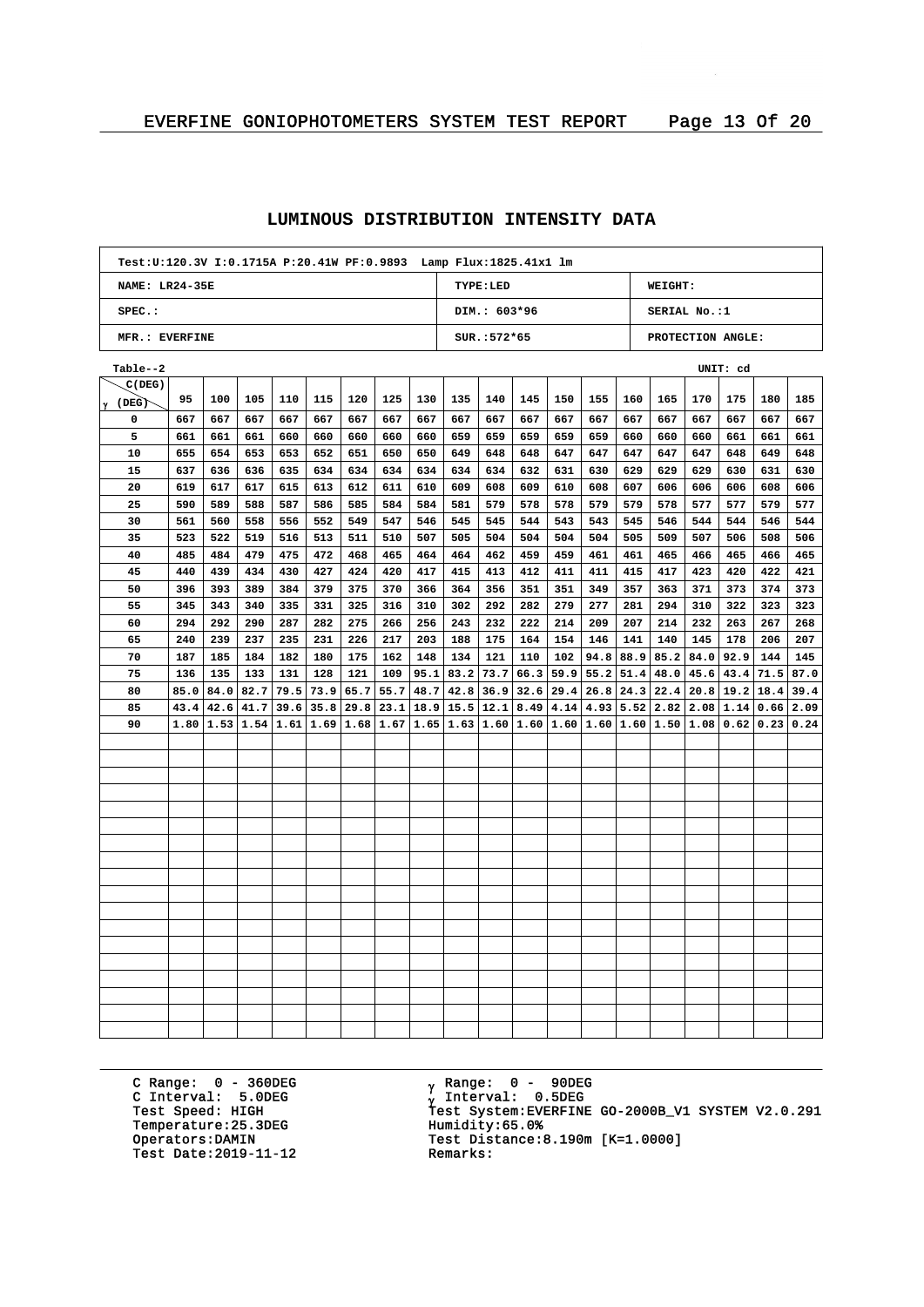| Test:U:120.3V I:0.1715A P:20.41W PF:0.9893    Lamp Flux:1825.41x1    lm |                                              |      |      |             |      |      |                             |     |                                           |               |      |             |      |      |                    |      |                   |      |      |
|-------------------------------------------------------------------------|----------------------------------------------|------|------|-------------|------|------|-----------------------------|-----|-------------------------------------------|---------------|------|-------------|------|------|--------------------|------|-------------------|------|------|
|                                                                         | <b>NAME: LR24-35E</b><br>TYPE:LED<br>WEIGHT: |      |      |             |      |      |                             |     |                                           |               |      |             |      |      |                    |      |                   |      |      |
| SPEC.:                                                                  |                                              |      |      |             |      |      |                             |     |                                           | DIM.: 603*96  |      |             |      |      | SERIAL No.:1       |      |                   |      |      |
| MFR.: EVERFINE                                                          |                                              |      |      |             |      |      |                             |     |                                           | $SUR.:572*65$ |      |             |      |      |                    |      | PROTECTION ANGLE: |      |      |
| Table--3                                                                |                                              |      |      |             |      |      |                             |     |                                           |               |      |             |      |      |                    |      | UNIT: cd          |      |      |
| C(DEG)                                                                  |                                              |      |      |             |      |      |                             |     |                                           |               |      |             |      |      |                    |      |                   |      |      |
| $\gamma$ (DEG)                                                          | 190                                          | 195  | 200  | 205         | 210  | 215  | 220                         | 225 | 230                                       | 235           | 240  | 245         | 250  | 255  | 260                | 265  | 270               | 275  | 280  |
| 0                                                                       | 667                                          | 667  | 667  | 667         | 667  | 667  | 667                         | 667 | 667                                       | 667           | 667  | 667         | 667  | 667  | 667                | 667  | 667               | 667  | 667  |
| 5                                                                       | 660                                          | 660  | 660  | 659         | 659  | 659  | 659                         | 659 | 659                                       | 660           | 660  | 660         | 660  | 660  | 661                | 661  | 661               | 661  | 661  |
| 10                                                                      | 647                                          | 647  | 647  | 647         | 647  | 648  | 648                         | 648 | 649                                       | 649           | 650  | 651         | 652  | 653  | 653                | 654  | 654               | 654  | 654  |
| 15                                                                      | 629                                          | 629  | 629  | 630         | 631  | 632  | 633                         | 633 | 633                                       | 633           | 633  | 633         | 633  | 634  | 635                | 635  | 636               | 636  | 637  |
| 20                                                                      | 606                                          | 606  | 607  | 608         | 609  | 609  | 608                         | 608 | 609                                       | 610           | 611  | 612         | 613  | 614  | 615                | 617  | 617               | 618  | 618  |
| 25                                                                      | 577                                          | 578  | 580  | 580         | 579  | 579  | 580                         | 582 | 584                                       | 584           | 583  | 584         | 585  | 586  | 586                | 588  | 588               | 589  | 590  |
| 30                                                                      | 544                                          | 546  | 547  | 545         | 546  | 547  | 549                         | 549 | 549                                       | 550           | 551  | 552         | 554  | 555  | 557                | 558  | 559               | 560  | 560  |
| 35                                                                      | 507                                          | 509  | 508  | 508         | 510  | 510  | 510                         | 511 | 513                                       | 515           | 516  | 516         | 516  | 518  | 519                | 520  | 521               | 522  | 522  |
| 40                                                                      | 467                                          | 467  | 466  | 468         | 468  | 468  | 471                         | 472 | 472                                       | 472           | 474  | 475         | 476  | 478  | 480                | 482  | 482               | 483  | 484  |
| 45                                                                      | 423                                          | 421  | 423  | 423         | 424  | 426  | 426                         | 426 | 427                                       | 429           | 430  | 431         | 432  | 433  | 435                | 436  | 437               | 438  | 438  |
| 50                                                                      | 375                                          | 375  | 375  | 376         | 378  | 377  | 378                         | 380 | 380                                       | 381           | 382  | 383         | 385  | 387  | 389                | 390  | 391               | 392  | 392  |
| 55                                                                      | 323                                          | 325  | 325  | 327         | 326  | 327  | 328                         | 329 | 330                                       | 332           | 333  | 334         | 335  | 336  | 337                | 339  | 340               | 340  | 341  |
| 60                                                                      | 268                                          | 269  | 272  | 272         | 273  | 273  | 275                         | 277 | 278                                       | 279           | 280  | 281         | 283  | 285  | 286                | 288  | 289               | 289  | 290  |
| 65                                                                      | 208                                          | 210  | 210  | 212         | 214  | 217  | 219                         | 221 | 224                                       | 226           | 227  | 228         | 229  | 231  | 232                | 233  | 234               | 235  | 236  |
| 70                                                                      | 147                                          | 147  | 149  | 151         | 153  | 155  | 160                         | 163 | 166                                       | 169           | 172  | 174         | 176  | 177  | 178                | 179  | 180               | 181  | 181  |
| 75                                                                      | 88.2                                         | 88.2 | 89.5 | 90.5        | 92.8 | 95.2 | 98.4                        | 103 | 107                                       | 111           | 116  | 119         | 122  | 125  | 127                | 128  | 129               | 130  | 130  |
| 80                                                                      | 39.1                                         | 39.0 | 38.8 | 39.6        | 39.8 |      | 42.3   45.5   48.1          |     | 49.8                                      | 52.2          | 57.1 | 63.1        | 68.8 | 74.1 | 76.2               | 77.2 | 78.1              | 78.8 | 79.3 |
| 85                                                                      | 2.57                                         | 2.47 | 6.38 | 5.27        | 2.33 |      | $5.83$   9.58   12.6   15.6 |     |                                           | 18.9          | 23.9 | 29.0        | 33.2 | 36.6 | 38.0               | 38.7 | 39.2              | 39.4 | 39.7 |
| 90                                                                      | 0.24                                         | 0.24 | 0.28 | $0.28$ 0.28 |      |      |                             |     | $0.28 \mid 0.29 \mid 0.30 \mid 0.30 \mid$ | 0.30          | 0.30 | 0.30   0.30 |      |      | 0.28   0.27   0.24 |      | 0.22              | 0.22 | 0.32 |
|                                                                         |                                              |      |      |             |      |      |                             |     |                                           |               |      |             |      |      |                    |      |                   |      |      |
|                                                                         |                                              |      |      |             |      |      |                             |     |                                           |               |      |             |      |      |                    |      |                   |      |      |
|                                                                         |                                              |      |      |             |      |      |                             |     |                                           |               |      |             |      |      |                    |      |                   |      |      |
|                                                                         |                                              |      |      |             |      |      |                             |     |                                           |               |      |             |      |      |                    |      |                   |      |      |
|                                                                         |                                              |      |      |             |      |      |                             |     |                                           |               |      |             |      |      |                    |      |                   |      |      |
|                                                                         |                                              |      |      |             |      |      |                             |     |                                           |               |      |             |      |      |                    |      |                   |      |      |
|                                                                         |                                              |      |      |             |      |      |                             |     |                                           |               |      |             |      |      |                    |      |                   |      |      |
|                                                                         |                                              |      |      |             |      |      |                             |     |                                           |               |      |             |      |      |                    |      |                   |      |      |
|                                                                         |                                              |      |      |             |      |      |                             |     |                                           |               |      |             |      |      |                    |      |                   |      |      |
|                                                                         |                                              |      |      |             |      |      |                             |     |                                           |               |      |             |      |      |                    |      |                   |      |      |
|                                                                         |                                              |      |      |             |      |      |                             |     |                                           |               |      |             |      |      |                    |      |                   |      |      |
|                                                                         |                                              |      |      |             |      |      |                             |     |                                           |               |      |             |      |      |                    |      |                   |      |      |
|                                                                         |                                              |      |      |             |      |      |                             |     |                                           |               |      |             |      |      |                    |      |                   |      |      |
|                                                                         |                                              |      |      |             |      |      |                             |     |                                           |               |      |             |      |      |                    |      |                   |      |      |
|                                                                         |                                              |      |      |             |      |      |                             |     |                                           |               |      |             |      |      |                    |      |                   |      |      |
|                                                                         |                                              |      |      |             |      |      |                             |     |                                           |               |      |             |      |      |                    |      |                   |      |      |
|                                                                         |                                              |      |      |             |      |      |                             |     |                                           |               |      |             |      |      |                    |      |                   |      |      |
|                                                                         |                                              |      |      |             |      |      |                             |     |                                           |               |      |             |      |      |                    |      |                   |      |      |

C Range: 0 - 360DEG C Interval: 5.0DEG Temperature: 25.3DEG<br>Operators: DAMIN Test Date:  $2019-11-12$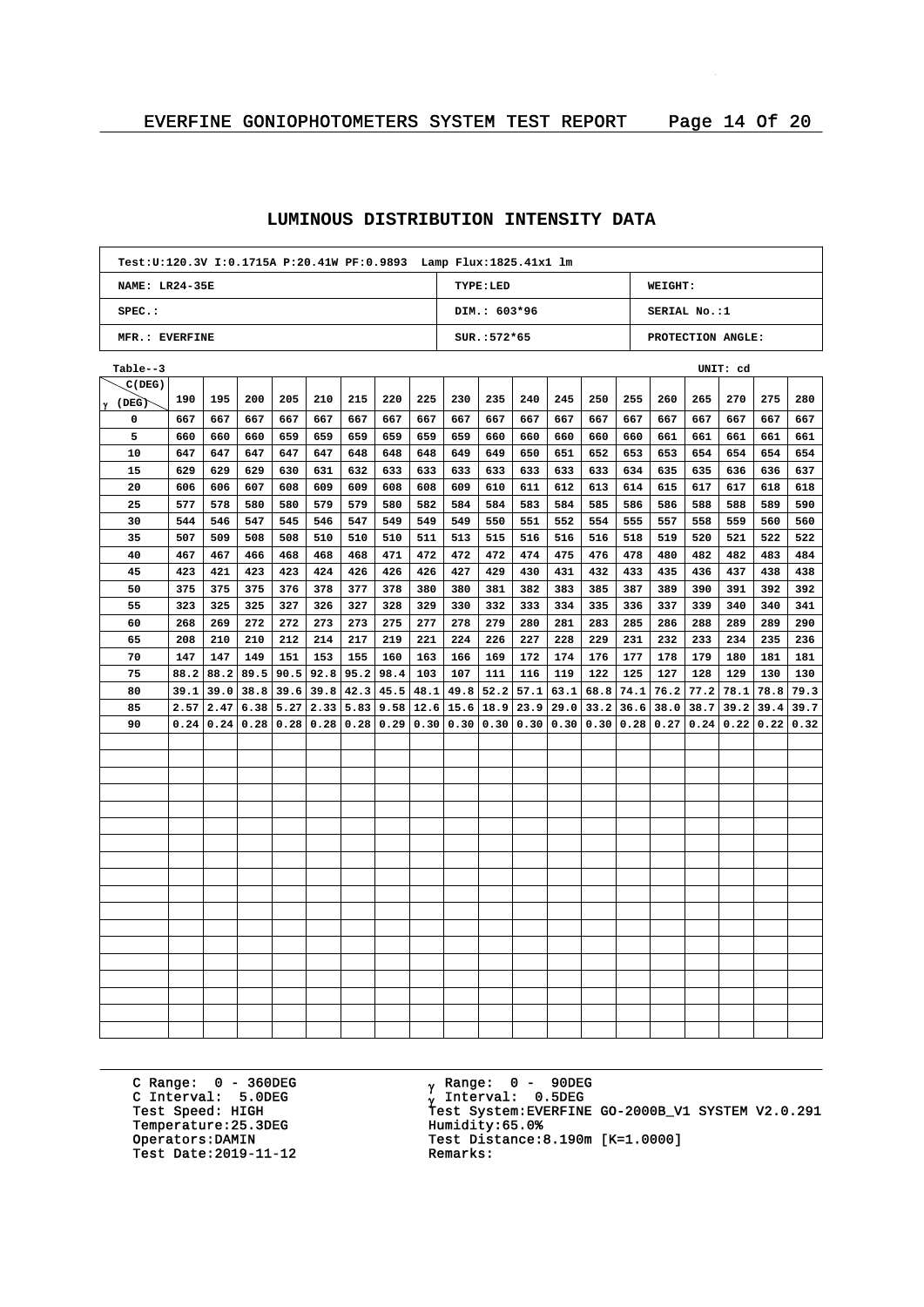| Test: U:120.3V I:0.1715A P:20.41W PF:0.9893    Lamp Flux: 1825.41x1    lm |                                                     |             |      |     |                      |                                  |     |     |     |                                                                                                                    |     |                            |     |     |              |                   |  |
|---------------------------------------------------------------------------|-----------------------------------------------------|-------------|------|-----|----------------------|----------------------------------|-----|-----|-----|--------------------------------------------------------------------------------------------------------------------|-----|----------------------------|-----|-----|--------------|-------------------|--|
|                                                                           | <b>NAME: LR24-35E</b><br>TYPE:LED<br><b>WEIGHT:</b> |             |      |     |                      |                                  |     |     |     |                                                                                                                    |     |                            |     |     |              |                   |  |
| $SPEC.$ :                                                                 |                                                     |             |      |     |                      |                                  |     |     |     | DIM.: 603*96                                                                                                       |     |                            |     |     | SERIAL No.:1 |                   |  |
| MFR.: EVERFINE                                                            |                                                     |             |      |     |                      |                                  |     |     |     | SUR.: 572*65                                                                                                       |     |                            |     |     |              | PROTECTION ANGLE: |  |
| Table--4                                                                  |                                                     |             |      |     |                      |                                  |     |     |     |                                                                                                                    |     |                            |     |     |              | UNIT: cd          |  |
| C(DEG)                                                                    |                                                     |             |      |     |                      |                                  |     |     |     |                                                                                                                    |     |                            |     |     |              |                   |  |
| <sup> </sup> γ (DEG)                                                      | 285                                                 | 290         | 295  | 300 | 305                  | 310                              | 315 | 320 | 325 | 330                                                                                                                | 335 | 340                        | 345 | 350 | 355          |                   |  |
| 0                                                                         | 667                                                 | 667         | 667  | 667 | 667                  | 667                              | 667 | 667 | 667 | 667                                                                                                                | 667 | 667                        | 667 | 667 | 667          |                   |  |
| 5                                                                         | 661                                                 | 661         | 661  | 661 | 662                  | 662                              | 662 | 662 | 662 | 663                                                                                                                | 663 | 664                        | 664 | 665 | 665          |                   |  |
| 10                                                                        | 655                                                 | 654         | 654  | 654 | 654                  | 654                              | 654 | 654 | 654 | 654                                                                                                                | 654 | 655                        | 656 | 657 | 657          |                   |  |
| 15                                                                        | 637                                                 | 637         | 638  | 638 | 639                  | 640                              | 641 | 642 | 641 | 641                                                                                                                | 640 | 641                        | 641 | 642 | 643          |                   |  |
| 20                                                                        | 618                                                 | 618         | 618  | 618 | 618                  | 618                              | 619 | 619 | 620 | 622                                                                                                                | 622 | 620                        | 620 | 621 | 622          |                   |  |
| 25                                                                        | 590                                                 | 591         | 591  | 593 | 593                  | 595                              | 594 | 593 | 593 | 594                                                                                                                | 595 | 596                        | 595 | 595 | 596          |                   |  |
| 30                                                                        | 560                                                 | 560         | 560  | 560 | 561                  | 561                              | 562 | 564 | 563 | 562                                                                                                                | 563 | 564                        | 564 | 564 | 565          |                   |  |
| 35                                                                        | 523                                                 | 523         | 524  | 525 | 526                  | 526                              | 525 | 526 | 527 | 528                                                                                                                | 527 | 527                        | 530 | 529 | 529          |                   |  |
| 40                                                                        | 484                                                 | 484         | 484  | 484 | 484                  | 485                              | 486 | 486 | 486 | 487                                                                                                                | 489 | 487                        | 488 | 488 | 489          |                   |  |
| 45                                                                        | 439                                                 | 439         | 440  | 441 | 442                  | 441                              | 441 | 442 | 443 | 442                                                                                                                | 443 | 445                        | 443 | 446 | 445          |                   |  |
| 50                                                                        | 393                                                 | 393         | 393  | 393 | 393                  | 394                              | 396 | 394 | 395 | 396                                                                                                                | 395 | 396                        | 397 | 397 | 397          |                   |  |
| 55                                                                        | 342                                                 | 342         | 342  | 343 | 344                  | 344                              | 344 | 345 | 345 | 344                                                                                                                | 345 | 344                        | 346 | 345 | 346          |                   |  |
| 60                                                                        | 290                                                 | 291         | 290  | 290 | 291                  | 291                              | 292 | 291 | 291 | 292                                                                                                                | 290 | 290                        | 290 | 290 | 291          |                   |  |
| 65                                                                        | 236                                                 | 237         | 236  | 237 | 237                  | 237                              | 236 | 235 | 235 | 233                                                                                                                | 232 | 231                        | 231 | 231 | 231          |                   |  |
| 70                                                                        | 182                                                 | 182         | 182  | 182 | 181                  | 179                              | 178 | 177 | 175 | 173                                                                                                                | 172 | 170                        | 169 | 169 | 170          |                   |  |
| 75                                                                        | 130                                                 | 129         | 128  | 126 | 123                  | 121                              | 119 | 116 | 114 | 113                                                                                                                | 112 | 111                        | 111 | 110 | 112          |                   |  |
| 80                                                                        | 79.1                                                | 76.3        | 72.6 |     |                      | 68.3   63.9   61.7   61.1   59.7 |     |     |     | $57.6$ 56.3                                                                                                        |     | $57.5$ 58.2 59.0 59.9 60.6 |     |     |              |                   |  |
| 85                                                                        | 39.3                                                | 37.3        |      |     | $34.4$   30.5   26.0 |                                  |     |     |     | $22.5$   20.1   17.9   15.5   13.1   15.0   16.3   16.7   17.9   18.4                                              |     |                            |     |     |              |                   |  |
| 90                                                                        |                                                     | 0.37   0.44 |      |     |                      |                                  |     |     |     | $0.44$   $0.44$   $0.45$   $0.45$   $0.45$   $0.45$   $0.45$   $0.45$   $0.45$   $0.44$   $0.50$   $0.53$   $0.65$ |     |                            |     |     |              |                   |  |
|                                                                           |                                                     |             |      |     |                      |                                  |     |     |     |                                                                                                                    |     |                            |     |     |              |                   |  |
|                                                                           |                                                     |             |      |     |                      |                                  |     |     |     |                                                                                                                    |     |                            |     |     |              |                   |  |
|                                                                           |                                                     |             |      |     |                      |                                  |     |     |     |                                                                                                                    |     |                            |     |     |              |                   |  |
|                                                                           |                                                     |             |      |     |                      |                                  |     |     |     |                                                                                                                    |     |                            |     |     |              |                   |  |
|                                                                           |                                                     |             |      |     |                      |                                  |     |     |     |                                                                                                                    |     |                            |     |     |              |                   |  |
|                                                                           |                                                     |             |      |     |                      |                                  |     |     |     |                                                                                                                    |     |                            |     |     |              |                   |  |
|                                                                           |                                                     |             |      |     |                      |                                  |     |     |     |                                                                                                                    |     |                            |     |     |              |                   |  |
|                                                                           |                                                     |             |      |     |                      |                                  |     |     |     |                                                                                                                    |     |                            |     |     |              |                   |  |
|                                                                           |                                                     |             |      |     |                      |                                  |     |     |     |                                                                                                                    |     |                            |     |     |              |                   |  |
|                                                                           |                                                     |             |      |     |                      |                                  |     |     |     |                                                                                                                    |     |                            |     |     |              |                   |  |
|                                                                           |                                                     |             |      |     |                      |                                  |     |     |     |                                                                                                                    |     |                            |     |     |              |                   |  |
|                                                                           |                                                     |             |      |     |                      |                                  |     |     |     |                                                                                                                    |     |                            |     |     |              |                   |  |
|                                                                           |                                                     |             |      |     |                      |                                  |     |     |     |                                                                                                                    |     |                            |     |     |              |                   |  |
|                                                                           |                                                     |             |      |     |                      |                                  |     |     |     |                                                                                                                    |     |                            |     |     |              |                   |  |
|                                                                           |                                                     |             |      |     |                      |                                  |     |     |     |                                                                                                                    |     |                            |     |     |              |                   |  |
|                                                                           |                                                     |             |      |     |                      |                                  |     |     |     |                                                                                                                    |     |                            |     |     |              |                   |  |
|                                                                           |                                                     |             |      |     |                      |                                  |     |     |     |                                                                                                                    |     |                            |     |     |              |                   |  |
|                                                                           |                                                     |             |      |     |                      |                                  |     |     |     |                                                                                                                    |     |                            |     |     |              |                   |  |

C Range: 0 - 360DEG C Interval: 5.0DEG Temperature: 25.3DEG<br>Operators: DAMIN Test Date:  $2019-11-12$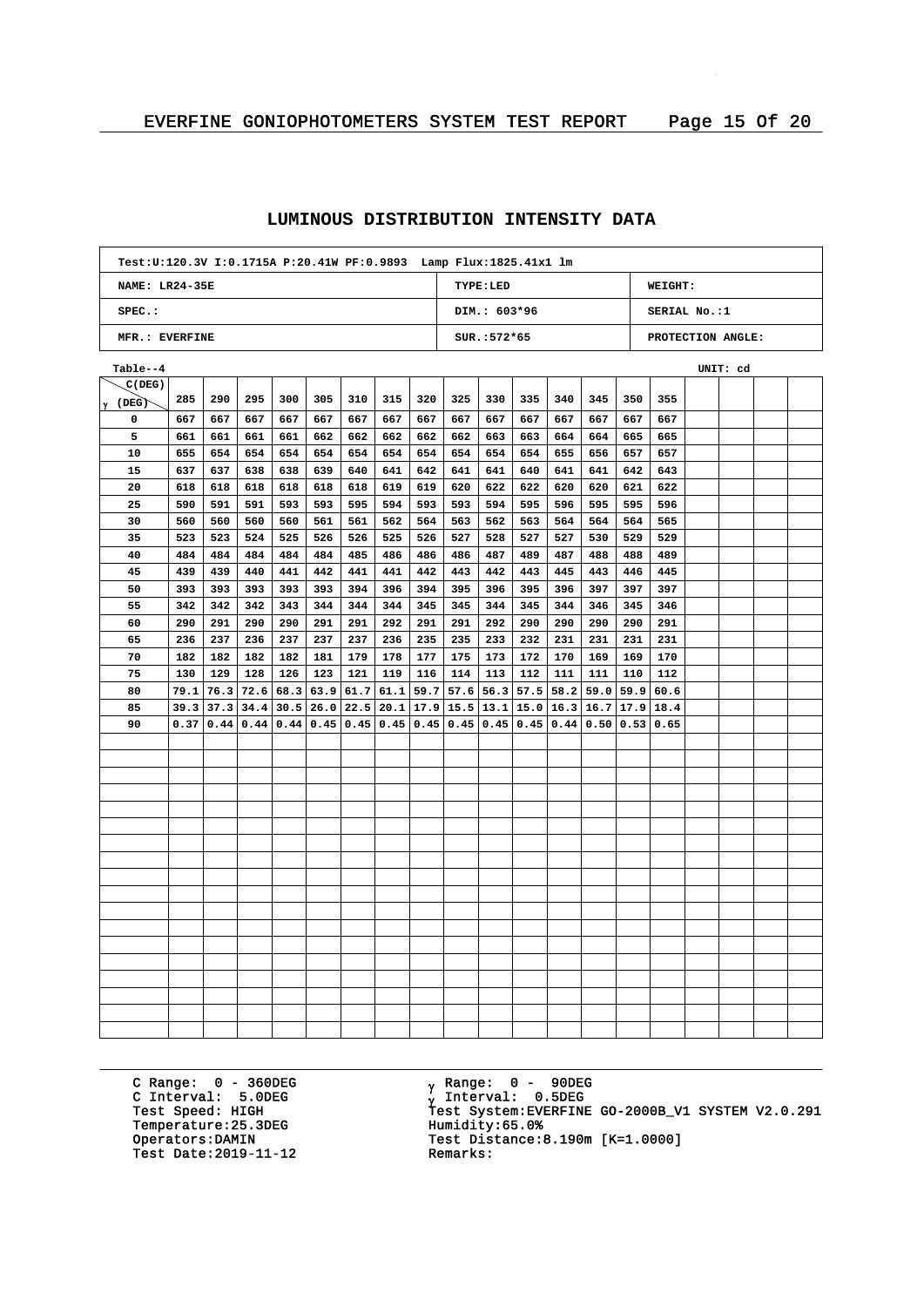$\overline{\phantom{a}}$ 

|              |                |                | Photometric Data Table [cd]                                               |                |                                                                |                         |                |                |                                  |                |
|--------------|----------------|----------------|---------------------------------------------------------------------------|----------------|----------------------------------------------------------------|-------------------------|----------------|----------------|----------------------------------|----------------|
| G/C          | 0.0            | 5.0            | 10.0                                                                      | 15.0           | 20.0                                                           | 25.0                    | 30.0           | 35.0           | 40.0                             | 45.0           |
| 0.0          | 667.4          | 667.4          | 667.4                                                                     | 667.4          | 667.4                                                          | 667.4                   | 667.4          | 667.4          | 667.4                            | 667.4          |
| 2.5          | 667.0          | 666.8          | 666.5                                                                     | 666.3          | 666.0                                                          | 665.8                   | 665.5          | 665.3          | 665.1                            | 664.9          |
| 5.0          | 665.7<br>662.8 | 665.2<br>662.0 | 664.7<br>661.4                                                            | 664.3<br>660.9 | 663.8<br>660.5                                                 | 663.5<br>660.1          | 663.1<br>659.9 | 662.8<br>659.8 | 662.6<br>659.6                   | 662.5<br>659.3 |
| 7.5<br>10.0  | 658.5          | 657.5          | 656.7                                                                     | 656.0          | 655.5                                                          | 655.2                   | 655.0          | 654.9          | 655.0                            | 655.1          |
| 12.5         | 651.8          | 650.6          | 649.8                                                                     | 649.2          | 648.9                                                          | 648.9                   | 649.1          | 649.4          | 649.7                            | 650.2          |
| 15.0         | 644.5          | 643.1          | 642.1                                                                     | 641.6          | 641.5                                                          | 641.4                   | 641.5          | 642.5          | 643.5                            | 642.8          |
| 17.5         | 634.8          | 633.3          | 632.4                                                                     | 632.1          | 632.2                                                          | 632.6                   | 633.4          | 634.5          | 632.9                            | 632.1          |
| 20.0         | 624.4          | 622.7<br>610.3 | 621.7                                                                     | 621.4          | 621.7<br>610.6                                                 | 622.4<br>612.1          | 623.7          | 622.4          | 621.4                            | 621.3          |
| 22.5<br>25.0 | 612.1<br>598.3 | 596.6          | 609.3<br>596.0                                                            | 609.3<br>596.4 | 597.6                                                          | 597.2                   | 610.7<br>596.4 | 609.4<br>596.4 | 609.6<br>596.7                   | 609.2<br>597.3 |
| 27.5         | 583.9          | 582.0          | 581.5                                                                     | 582.2          | 584.0                                                          | 582.1                   | 581.6          | 581.5          | 583.2                            | 584.3          |
| 30.0         | 567.9          | 565.8          | 565.2                                                                     | 566.1          | 566.9                                                          | 566.1                   | 566.0          | 566.9          | 568.0                            | 566.7          |
| 32.5         | 550.2          | 548.3          | 548.3                                                                     | 549.9          | 549.1                                                          | 548.6                   | 549.5          | 551.4          | 549.5                            | 548.4          |
| 35.0         | 532.6<br>512.8 | 530.2<br>510.7 | 530.1<br>511.2                                                            | 532.1<br>512.1 | 530.8<br>511.3                                                 | 531.1<br>512.2          | 532.9<br>513.4 | 531.5<br>512.0 | 530.7<br>511.3                   | 530.2<br>512.1 |
| 37.5<br>40.0 | 491.9          | 490.0          | 491.1                                                                     | 491.2          | 491.3                                                          | 493.4                   | 491.7          | 491.3          | 492.0                            | 492.1          |
| 42.5         | 470.3          | 468.4          | 469.9                                                                     | 469.7          | 470.6                                                          | 471.6                   | 470.0          | 470.4          | 471.3                            | 469.9          |
| 45.0         | 448.3          | 446.1          | 447.7                                                                     | 447.3          | 449.3                                                          | 448.5                   | 448.1          | 449.3          | 448.2                            | 447.8          |
| 47.5         | 425.0          | 423.2          | 424.8                                                                     | 424.5          | 426.9                                                          | 425.0                   | 425.9          | 425.6          | 424.7                            | 425.2          |
| 50.0         | 400.3          | 399.0          | 400.3                                                                     | 401.4          | 402.2                                                          | 401.4                   | 402.4          | 401.7          | 401.6                            | 402.8          |
| 52.5<br>55.0 | 375.7<br>349.2 | 374.3<br>348.1 | 375.3<br>349.5                                                            | 377.6<br>352.2 | 376.7<br>349.0                                                 | 377.9<br>350.1          | 376.4<br>348.8 | 377.1<br>352.7 | 378.6<br>351.8                   | 376.9<br>351.6 |
| 57.5         | 322.6          | 321.5          | 322.5                                                                     | 320.9          | 317.6                                                          | 313.7                   | 316.9          | 320.6          | 322.6                            | 326.1          |
| 60.0         | 293.9          | 293.4          | 293.4                                                                     | 283.1          | 277.4                                                          | 271.5                   | 277.9          | 282.3          | 290.7                            | 298.1          |
| 62.5         | 263.6          | 264.6          | 257.3                                                                     | 237.3          | 227.3                                                          | 225.3                   | 230.7          | 240.0          | 253.7                            | 263.3          |
| 65.0         | 233.3          | 232.6          | 212.3                                                                     | 185.6          | 179.1                                                          | 180.2                   | 186.1          | 197.4          | 212.3<br>172.2                   | 225.7          |
| 67.5         | 203.1<br>172.6 | 192.7<br>147.0 | 158.6<br>113.2                                                            | 140.5<br>108.0 | 136.4<br>110.4                                                 | 142.8<br>114.1          | 146.7<br>120.1 | 160.2<br>128.4 | 136.2                            | 186.6<br>152.6 |
| 70.0<br>72.5 | 140.6          | 100.00         | 80.69                                                                     | 88.54          | 94.03                                                          | 96.30                   | 98.83          | 102.4          | 110.3                            | 122.2          |
| 75.0         | 105.0          | 64.90          | 67.17                                                                     | 77.40          | 80.50                                                          | 81.68                   | 80.54          | 81.39          | 86.38                            | 94.09          |
| 77.5         | 73.65          | 48.09          | 60.92                                                                     | 67.01          | 64.86                                                          | 64.87                   | 61.61          | 61.74          | 65.45                            | 72.82          |
| 80.0         | 53.58          | 39.62          | 49.82                                                                     | 49.70          | 48.02                                                          | 45.68                   | 43.36          | 46.00          | 49.40                            | 54.12          |
| 82.5         | 32.89<br>10.97 | 31.97<br>18.74 | 34.36<br>18.77                                                            | 33.04<br>18.48 | 31.70<br>18.11                                                 | 30.11<br>17.53          | 30.26<br>17.68 | 32.08<br>19.94 | 34.09<br>22.01                   | 36.23<br>24.09 |
| 85.0<br>87.5 | 2.481          | 4.514          | 5.387                                                                     | 5.389          | 7.863                                                          | 9.085                   | 9.941          | 11.08          | 12.11                            | 13.13          |
| 90.0         | 0.4554         | 1.327          | 1.759                                                                     | 2.246          | 2.462                                                          | 2.448                   | 2.381          | 2.367          | 2.313                            | 2.250          |
| G/C          | 50.0           | 55.0           | 60.0                                                                      | 65.0           | 70.0                                                           | 75.0                    | 80.0           | 85.0           | 90.0                             | 95.0           |
| 0.0          | 667.4<br>664.7 | 667.4<br>664.6 | 667.4<br>664.5                                                            | 667.4<br>664.4 | 667.4<br>664.3                                                 | 667.4<br>664.3          | 667.4<br>664.3 | 667.4<br>664.3 | 667.4<br>664.4                   | 667.4<br>664.3 |
| 2.5<br>5.0   | 662.4          | 662.3          | 662.0                                                                     | 661.8          | 661.6                                                          | 661.5                   | 661.4          | 661.4          | 661.4                            | 661.3          |
| 7.5          | 659.0          | 658.9          | 658.9                                                                     | 659.0          | 658.8                                                          | 658.7                   | 658.6          | 658.5          | 658.4                            | 658.2          |
| 10.0         | 655.4          | 655.6          | 655.5                                                                     | 655.5          | 655.7                                                          | 655.8                   | 655.8          | 655.8          | 655.4                            | 655.2          |
| 12.5         | 650.7          | 650.6          | 649.9                                                                     | 648.9          | 648.2                                                          | 647.7                   | 647.2          | 646.9          | 646.4                            | 646.1          |
| 15.0<br>17.5 | 641.8<br>631.7 | 641.1<br>631.1 | 640.5<br>630.9                                                            | 640.0<br>630.7 | 639.1<br>630.2                                                 | 638.8<br>629.7          | 638.2<br>629.2 | 637.9<br>628.9 | 637.4<br>628.5                   | 636.9<br>627.8 |
| 20.0         | 620.7          | 621.0          | 620.8                                                                     | 621.2          | 621.0                                                          | 620.5                   | 620.4          | 620.0          | 619.5                            | 618.8          |
| 22.5         | 609.7          | 610.1          | 611.2                                                                     | 609.9          | 609.1                                                          | 607.6                   | 606.9          | 606.0          | 605.2                            | 604.7          |
| 25.0         | 597.9          | 597.2          | 595.7                                                                     | 594.9          | 594.4                                                          | 593.3                   | 592.6          | 591.7          | 590.9                            | 590.4          |
| 27.5         | 582.6          | 581.1          | 580.3                                                                     | 579.9          | 579.3                                                          | 578.8                   | 578.1          | 577.5          | 576.7                            | 575.8          |
| 30.0<br>32.5 | 565.6<br>548.5 | 564.8<br>548.4 | 564.5<br>548.5                                                            | 564.1<br>548.7 | 564.2<br>547.7                                                 | 564.2<br>546.8          | 563.7<br>545.6 | 563.3<br>544.7 | 562.4<br>543.6                   | 561.3<br>542.3 |
| 35.0         | 530.7          | 531.4          | 530.1                                                                     | 529.2          | 528.2                                                          | 527.5                   | 526.7          | 525.8          | 524.9                            | 523.1          |
| 37.5         | 512.1          | 511.3          | 509.9                                                                     | 509.3          | 508.6                                                          | 508.3                   | 507.7          | 506.9          | 506.2                            | 504.1          |
| 40.0         | 490.8          | 490.0          | 489.6                                                                     | 489.5          | 489.2                                                          | 488.9                   | 488.6          | 487.9          | 487.4                            | 485.1          |
| 42.5         | 469.5<br>447.4 | 469.0<br>448.1 | 469.7<br>447.9                                                            | 469.4<br>446.2 | 468.8<br>445.8                                                 | 467.3<br>444.6          | 466.6<br>443.9 | 465.5<br>443.0 | 464.8<br>442.2                   | 462.8<br>440.4 |
| 45.0<br>47.5 | 425.9          | 424.5          | 423.6                                                                     | 423.0          | 422.3                                                          | 421.8                   | 421.2          | 420.5          | 419.5                            | 418.0          |
| 50.0         | 401.3          | 400.5          | 399.7                                                                     | 399.7          | 399.0                                                          | 399.0                   | 398.5          | 398.0          | 396.9                            | 395.6          |
| 52.5         | 376.2          | 376.0          | 375.8                                                                     | 376.1          | 375.3                                                          | 374.7                   | 373.5          | 372.7          | 371.6                            | 370.3          |
| 55.0         | 351.4          | 351.8          | 350.9                                                                     | 350.4          | 349.6                                                          | 349.2                   | 348.1          | 347.3          | 346.4                            | 344.9          |
| 57.5         | 326.5          | 325.4          |                                                                           | 324.7          | 324.0<br>298.6                                                 | 323.7                   | 322.7          | 321.9          | 321.1<br>295.8                   | 319.5          |
| 60.0<br>62.5 | 298.2<br>268.8 | 298.7<br>272.1 | $298.2$<br>$271.9$<br>$244.7$<br>$27$                                     | 298.8<br>272.9 | 272.2                                                          | 298.3<br>271.5          | 297.3<br>270.5 | 296.4<br>269.6 | 268.8                            | 294.1<br>267.3 |
| 65.0         | 238.0          | 244.6          |                                                                           | 245.2          |                                                                | 244.3                   | 243.5          | 242.6          | 241.8                            | 240.4          |
| 67.5         | 203.9          | 211.5          |                                                                           | 217.8          | 244.9<br>217.8                                                 | 217.1                   | 216.4          | 215.7          | 214.9                            | 213.6          |
| 70.0         | 168.8          | 177.8          |                                                                           | 190.4          | 190.7                                                          | 190.1                   | 189.4          | 188.7          | 187.9                            | 186.8          |
| 72.5         | 134.6          | 143.9          |                                                                           | 163.0<br>135.6 |                                                                | 164.1                   | 163.8          | 163.2          | 162.4<br>136.9<br>111.4<br>85.97 | 161.3          |
| 75.0<br>77.5 | 103.8<br>80.98 | 115.0<br>89.43 |                                                                           | 108.2          |                                                                | 104.1<br>138.5<br>112.9 | 138.3<br>112.9 | 137.7<br>112.2 |                                  | 135.9<br>110.4 |
| 80.0         | 59.08          | 64.51          |                                                                           | 81.00          |                                                                | 87.33                   | 87.47          | 86.75          | 85.97                            | 85.04          |
| 82.5         | 38.53          | 43.04          | $213.2$<br>$154.9$<br>$127.1$<br>$99.73$<br>$72.68$<br>$50.68$<br>$34.27$ | 58.86          | $164.1$<br>$137.8$<br>$111.5$<br>$85.11$<br>$63.24$<br>$42.82$ | 65.54                   | 65.96          | 65.61          | 65.06                            | 64.17          |
| 85.0         | 26.26          | 29.21          |                                                                           | 39.83          |                                                                | 44.38                   | 44.69          | 44.54          | 44.15                            | 43.38          |
|              |                |                |                                                                           |                |                                                                |                         |                |                |                                  |                |

C Range: 0 - 360DEG C Interval: 5.0DEG Temperature: 25.3DEG<br>Operators:DAMIN Test Date:  $2019-11-12$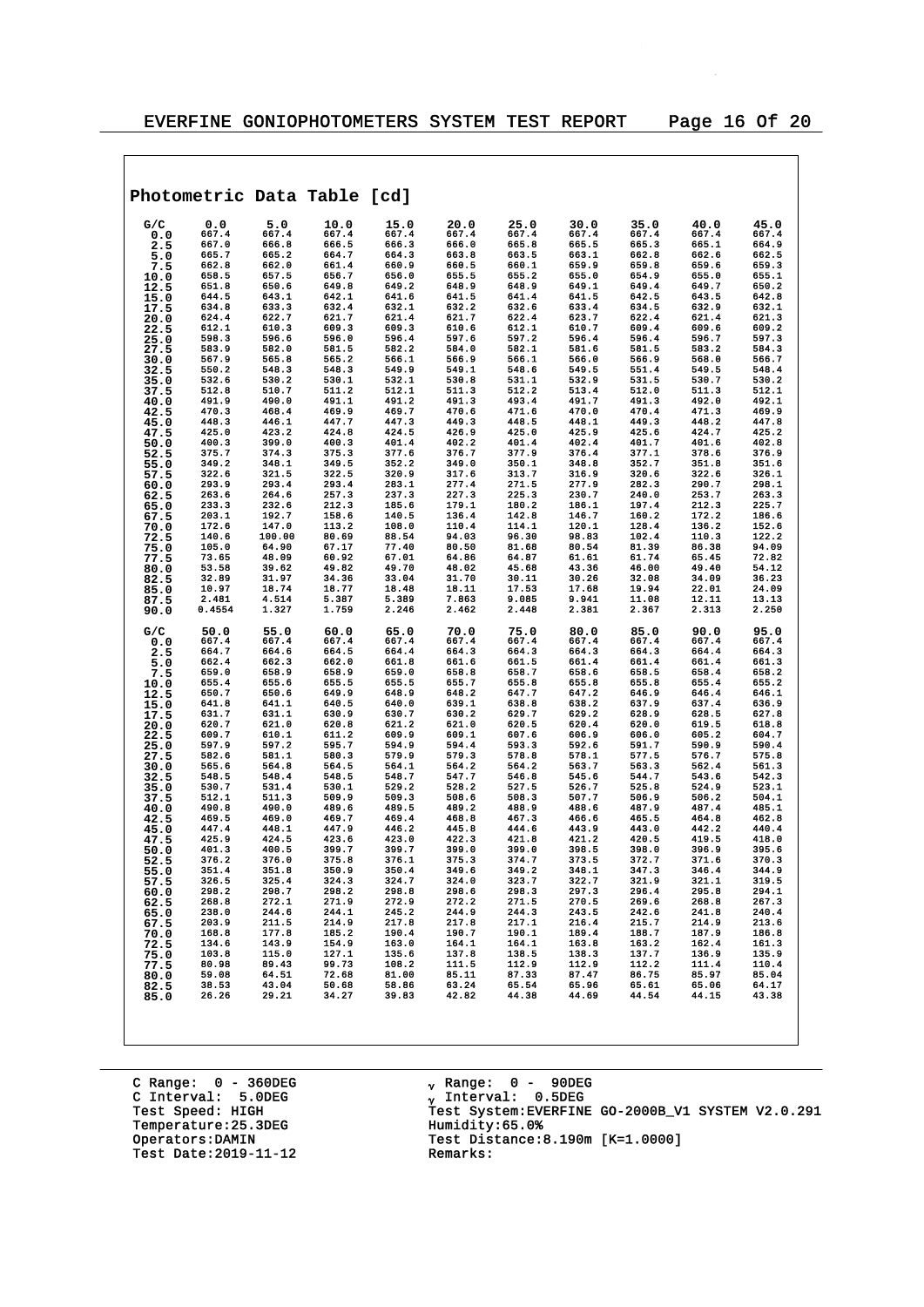|              |                |                | Photometric Data Table [cd] |                |                |                |                |                |                |                |
|--------------|----------------|----------------|-----------------------------|----------------|----------------|----------------|----------------|----------------|----------------|----------------|
| 87.5<br>90.0 | 14.16<br>2.146 | 15.60<br>2.097 | 18.11<br>2.079              | 20.93<br>2.106 | 22.45<br>2.106 | 23.24<br>2.106 | 23.42<br>2.156 | 23.46<br>2.390 | 23.23<br>2.322 | 22.59<br>1.803 |
| G/C<br>0.0   | 100.0<br>667.4 | 105.0<br>667.4 | 110.0<br>667.4              | 115.0<br>667.4 | 120.0<br>667.4 | 125.0<br>667.4 | 130.0<br>667.4 | 135.0<br>667.4 | 140.0<br>667.4 | 145.0<br>667.4 |
| 2.5          | 664.3          | 664.3          | 664.3                       | 664.2          | 664.0          | 663.9          | 663.7          | 663.6          | 663.6          | 663.6          |
| 5.0          | 661.2          | 660.8          | 660.2                       | 659.9          | 659.8          | 659.8          | 659.7          | 659.5          | 659.3          | 659.3          |
| 7.5          | 657.7          | 656.8          | 656.5                       | 656.2          | 655.8          | 655.3          | 654.8          | 654.5          | 654.3          | 654.1          |
| 10.0         | 654.1          | 653.3          | 652.8                       | 652.2          | 651.0          | 650.4          | 649.5          | 648.6          | 648.2          | 647.8          |
| 12.5         | 645.2<br>636.0 | 644.9<br>635.7 | 644.8<br>634.9              | 644.3<br>634.4 | 644.3<br>633.7 | 644.0<br>633.6 | 643.7<br>633.6 | 642.6<br>633.9 | 641.4<br>633.9 | 640.3<br>632.3 |
| 15.0<br>17.5 | 626.7          | 626.1          | 625.1                       | 624.0          | 623.1          | 622.6          | 622.2          | 621.8          | 621.7          | 622.3          |
| 20.0         | 617.5          | 616.7          | 615.2                       | 613.4          | 612.4          | 611.1          | 609.7          | 608.6          | 608.4          | 608.8          |
| 22.5         | 603.6          | 603.0          | 602.2                       | 601.7          | 601.2          | 598.7          | 596.6          | 595.4          | 594.2          | 594.1          |
| 25.0         | 589.1          | 588.0          | 586.6                       | 585.8          | 584.5          | 583.7          | 583.6          | 581.1          | 579.2          | 578.1          |
| 27.5         | 574.6          | 573.2          | 571.5                       | 569.0          | 566.9          | 565.9          | 565.4          | 565.5          | 563.0          | 561.3          |
| 30.0         | 560.2<br>541.4 | 557.8<br>539.3 | 555.5<br>537.2              | 551.7<br>534.3 | 549.1<br>531.2 | 547.4<br>529.0 | 546.3<br>526.9 | 545.4<br>525.4 | 545.4<br>524.6 | 543.5<br>525.4 |
| 32.5<br>35.0 | 522.1          | 519.5          | 516.3                       | 513.5          | 511.4          | 510.1          | 507.5          | 505.2          | 504.1          | 503.9          |
| 37.5         | 502.9          | 499.3          | 495.9                       | 492.5          | 490.0          | 488.1          | 487.4          | 485.2          | 482.9          | 482.2          |
| 40.0         | 483.6          | 479.0          | 475.3                       | 471.6          | 468.5          | 465.4          | 463.9          | 464.1          | 461.8          | 459.5          |
| 42.5         | 461.3          | 457.4          | 454.0                       | 450.5          | 446.5          | 442.6          | 440.5          | 439.3          | 439.0          | 436.1          |
| 45.0         | 438.5          | 434.5<br>411.6 | 430.4                       | 427.0          | 423.5          | 419.5          | 417.0<br>393.3 | 414.8<br>390.0 | 412.7          | 412.4          |
| 47.5<br>50.0 | 415.7<br>393.1 | 389.0          | 406.9<br>383.6              | 403.2<br>379.3 | 399.0<br>374.7 | 395.2<br>369.7 | 366.1          | 363.9          | 385.0<br>355.8 | 383.7<br>351.3 |
| 52.5         | 368.1          | 364.9          | 359.8                       | 355.6          | 350.1          | 343.6          | 338.2          | 333.0          | 323.7          | 317.0          |
| 55.0         | 342.8          | 339.8          | 335.3                       | 331.0          | 325.1          | 316.4          | 310.4          | 301.9          | 291.9          | 282.5          |
| 57.5         | 317.5          | 314.8          | 311.0                       | 306.4          | 300.0          | 291.0          | 282.0          | 271.1          | 261.4          | 251.3          |
| 60.0         | 292.3          | 290.0          | 286.9                       | 281.9          | 275.3          | 266.2          | 255.7          | 242.6          | 232.2          | 221.8          |
| 62.5         | 265.7<br>238.8 | 264.0<br>237.3 | 261.9<br>235.2              | 257.6<br>231.4 | 251.2<br>226.3 | 241.7<br>216.8 | 229.0<br>202.8 | 215.4<br>188.2 | 204.0<br>175.2 | 192.9<br>164.2 |
| 65.0<br>67.5 | 212.1          | 210.6          | 208.7                       | 205.6          | 200.4          | 189.7          | 175.7          | 161.0          | 147.3          | 136.4          |
| 70.0         | 185.3          | 183.9          | 182.2                       | 180.1          | 174.7          | 162.5          | 148.0          | 134.1          | 120.6          | 110.3          |
| 72.5         | 159.8          | 158.3          | 156.3                       | 154.4          | 149.0          | 135.6          | 121.0          | 108.1          | 96.50          | 86.61          |
| 75.0         | 134.5          | 133.0          | 130.7                       | 127.6          | 121.0          | 108.5          | 95.11          | 83.24          | 73.69          | 66.33          |
| 77.5         | 109.2          | 107.9          | 105.1                       | 100.8          | 93.25          | 81.76          | 71.43          | 62.09          | 53.25          | 47.79          |
| 80.0<br>82.5 | 83.95<br>63.12 | 82.70<br>61.87 | 79.50<br>58.75              | 73.95<br>53.06 | 65.69<br>44.28 | 55.69<br>34.24 | 48.73<br>27.75 | 42.79<br>24.37 | 36.94<br>21.57 | 32.64<br>18.90 |
| 85.0         | 42.58          | 41.74          | 39.64                       | 35.81          | 29.85          | 23.15          | 18.87          | 15.47          | 12.14          | 8.495          |
| 87.5         | 22.05          | 21.64          | 20.60                       | 18.71          | 15.69          | 12.34          | 10.21          | 8.490          | 6.795          | 4.941          |
| 90.0         | 1.529          | 1.542          | 1.614                       | 1.687          | 1.682          | 1.668          | 1.655          | 1.632          | 1.596          | 1.596          |
| G/C          | 150.0          | 155.0          | 160.0                       | 165.0          | 170.0          | 175.0          | 180.0          | 185.0          | 190.0          | 195.0          |
| 0.0          | 667.4<br>663.8 | 667.4<br>663.9 | 667.4<br>664.1              | 667.4<br>664.3 | 667.4<br>664.6 | 667.4<br>664.8 | 667.4<br>665.1 | 667.4<br>664.8 | 667.4<br>664.5 | 667.4<br>664.3 |
| 2.5<br>5.0   | 659.3          | 659.5          | 659.7                       | 660.0          | 660.3          | 660.8          | 661.3          | 660.7          | 660.3          | 659.9          |
| 7.5          | 653.9          | 653.9          | 654.1                       | 654.4          | 654.9          | 655.5          | 656.2          | 655.4          | 654.8          | 654.4          |
| 10.0         | 647.4          | 647.2          | 647.0                       | 647.0          | 647.2          | 647.7          | 648.5          | 647.7          | 647.2          | 646.9          |
| 12.5         | 639.5          | 639.0          | 638.9                       | 639.1          | 639.4          | 640.1          | 641.1          | 640.1          | 639.4          | 639.0          |
| 15.0         | 630.8          | 629.8<br>619.7 | 629.3                       | 629.1<br>617.9 | 629.4          | 630.2<br>618.8 | 631.4<br>620.1 | 630.1          | 629.3<br>617.9 | 628.9          |
| 17.5<br>20.0 | 621.0<br>609.5 | 608.3          | 618.6<br>606.7              | 605.8          | 618.0<br>605.5 | 606.1          | 607.5          | 618.7<br>606.2 | 605.6          | 617.8<br>605.9 |
| 22.5         | 594.4          | 595.8          | 593.6                       | 592.4          | 592.1          | 592.5          | 594.1          | 592.6          | 592.3          | 592.6          |
| 25.0         | 578.2          | 579.4          | 579.4                       | 577.8          | 577.0          | 577.5          | 579.2          | 577.5          | 576.9          | 577.6          |
| 27.5         | 560.8          | 561.8          | 564.1                       | 562.1          | 561.1          | 561.2          | 562.9          | 561.3          | 561.0          | 562.1          |
| 30.0         | 542.7          | 543.4          | 544.9                       | 545.7          | 544.0          | 544.0          | 545.7          | 544.0          | 544.1<br>526.6 | 546.0          |
| 32.5<br>35.0 | 523.7<br>504.3 | 523.8<br>503.8 | 526.0<br>505.3              | 528.3<br>509.4 | 526.2<br>506.9 | 525.7<br>506.1 | 527.3<br>508.1 | 525.9<br>506.4 | 506.9          | 528.7<br>509.4 |
| 37.5         | 482.6          | 482.6          | 483.4                       | 487.4          | 487.1          | 486.0          | 487.5          | 486.1          | 487.2          | 488.8          |
| 40.0         | 459.1          | 461.1          | 461.4                       | 464.8          | 466.2          | 464.8          | 466.5          | 465.0          | 466.7          | 467.1          |
| 42.5         | 435.3          | 437.0          | 438.4                       | 441.2          | 444.7          | 442.8          | 444.4          | 443.2          | 445.4          | 444.7          |
| 45.0         | 410.5          | 410.7          | 414.6                       | 416.8          | 422.7          | 420.3          | 422.0          | 420.8          | 423.4          | 421.5          |
| 47.5         | 382.7<br>350.5 | 381.6<br>349.1 | 388.9<br>356.6              | 391.5<br>362.6 | 397.8<br>370.8 | 396.9<br>373.0 | 398.3<br>374.1 | 397.4<br>373.5 | 399.7<br>374.9 | 398.3<br>374.6 |
| 50.0<br>52.5 | 314.2          | 313.4          | 319.7                       | 329.5          | 341.1          | 348.1          | 348.6          | 348.7          | 349.6          | 350.2          |
| 55.0         | 278.9          | 277.2          | 280.6                       | 294.5          | 310.3          | 322.4          | 322.8          | 323.0          | 323.5          | 324.8          |
| 57.5         | 246.2          | 241.5          | 244.0                       | 256.5          | 274.2          | 295.5          | 296.0          | 296.9          | 296.7          | 297.7          |
| 60.0         | 214.5          | 208.8          | 207.1                       | 214.4          | 232.0          | 262.6          | 267.2          | 267.7          | 268.3          | 268.8          |
| 62.5         | 183.8          | 176.6          | 173.0                       | 174.9<br>140.0 | 187.3          | 224.3          | 236.9          | 238.1          | 238.7          | 239.3          |
| 65.0         | 154.4<br>126.9 | 146.4<br>119.2 | 141.0<br>112.5              | 110.2          | 144.6<br>111.3 | 178.2<br>131.7 | 206.2<br>175.3 | 207.3<br>176.2 | 208.2<br>177.0 | 209.7<br>178.5 |
| 67.5<br>70.0 | 102.0          | 94.81          | 88.90                       | 85.21          | 83.96          | 92.92          | 144.3          | 145.4          | 146.5          | 147.2          |
| 72.5         | 79.28          | 73.62          | 68.71                       | 64.48          | 62.08          | 62.72          | 113.1          | 114.8          | 116.9          | 117.1          |
| 75.0         | 59.93          | 55.19          | 51.43                       | 48.04          | 45.60          | 43.45          | 71.54          | 87.01          | 88.18          | 88.23          |
| 77.5         | 43.84          | 39.87          | 36.97                       | 34.86          | 32.40          | 30.64          | 31.47          | 62.44          | 62.40          | 62.70          |
|              |                |                |                             |                |                |                |                |                |                |                |

C Range: 0 - 360DEG C Interval: 5.0DEG Temperature: 25.3DEG<br>Operators:DAMIN Test Date:  $2019-11-12$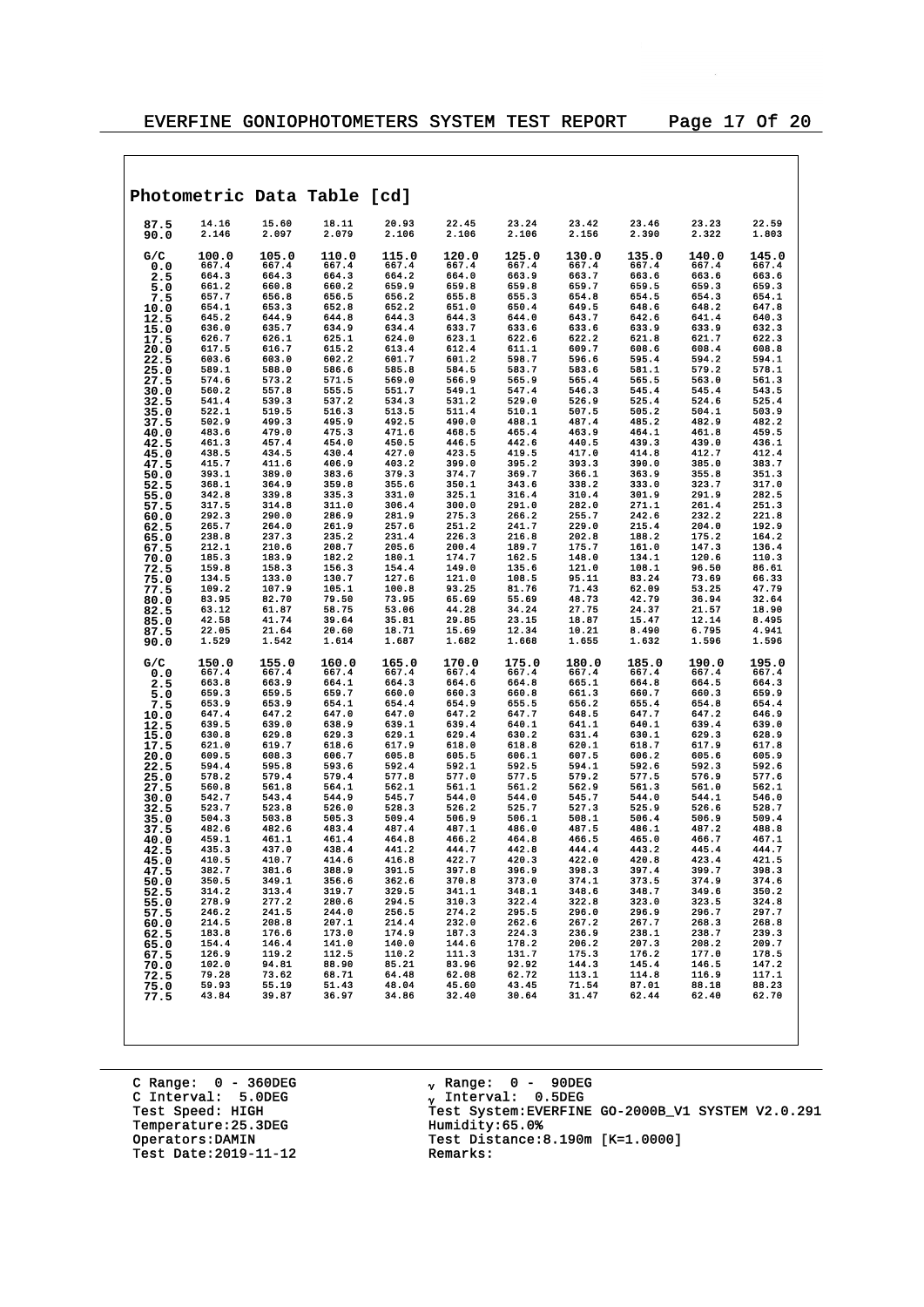|              | Photometric Data Table [cd] |                |                                           |                                                                                   |                    |                                                                |                  |                 |                 |                 |
|--------------|-----------------------------|----------------|-------------------------------------------|-----------------------------------------------------------------------------------|--------------------|----------------------------------------------------------------|------------------|-----------------|-----------------|-----------------|
| 80.0         | 29.41                       | 26.83          | 24.34                                     | 22.41                                                                             | 20.76              | 19.22                                                          | 18.38            | 39.41           | 39.11           | 38.96           |
| 82.5         | 16.40                       | 15.17          | 13.09                                     | 11.36                                                                             | 10.46              | 8.611                                                          | 7.992            | 18.61           | 18.28           | 18.03           |
| 85.0         | 4.142<br>2.777              | 4.927<br>1.846 | 5.516<br>1.724                            | 2.816<br>1.540                                                                    | 2.078<br>1.124     | 1.141<br>0.5655                                                | 0.6636<br>0.2403 | 2.090<br>0.4071 | 2.569<br>0.4772 | 2.466<br>0.4651 |
| 87.5<br>90.0 | 1.596                       | 1.596          | 1.596                                     | 1.497                                                                             | 1.082              | 0.6169                                                         | 0.2300           | 0.2390          | 0.2390          | 0.2390          |
| G/C          | 200.0                       | 205.0          | 210.0                                     | 215.0                                                                             | 220.0              | 225.0                                                          | 230.0            | 235.0           | 240.0           | 245.0           |
| 0.0          | 667.4                       | 667.4          | 667.4                                     | 667.4                                                                             | 667.4              | 667.4<br>663.5                                                 | 667.4            | 667.4           | 667.4           | 667.4<br>664.0  |
| 2.5<br>5.0   | 664.1<br>659.5              | 663.9<br>659.2 | 663.7<br>659.0                            | 663.5<br>658.9                                                                    | 663.5<br>659.0     | 659.1                                                          | 663.6<br>659.4   | 663.7<br>659.5  | 663.8<br>659.6  | 659.6           |
| 7.5          | 654.0                       | 653.8          | 653.6                                     | 653.5                                                                             | 653.6              | 654.0                                                          | 654.3            | 654.6           | 655.0           | 655.6           |
| 10.0         | 646.8                       | 646.9          | 647.2                                     | 647.6                                                                             | 648.0              | 648.5                                                          | 648.7            | 649.3           | 650.4           | 651.1           |
| 12.5         | 638.7<br>629.1              | 638.7<br>629.8 | 639.1<br>630.9                            | 640.0<br>632.1                                                                    | 641.0<br>633.4     | 642.1<br>633.3                                                 | 643.5<br>632.9   | 643.7<br>632.9  | 642.9<br>633.0  | 643.1<br>632.8  |
| 15.0<br>17.5 | 618.5                       | 619.6          | 620.5                                     | 621.9                                                                             | 621.6              | 621.2                                                          | 621.3            | 621.5           | 622.0           | 622.7           |
| 20.0         | 606.8                       | 608.4          | 609.4                                     | 608.8                                                                             | 608.1              | 608.3                                                          | 609.1            | 609.9           | 610.7           | 612.2           |
| 22.5         | 593.5                       | 595.9          | 594.9                                     | 594.5                                                                             | 594.4              | 595.5                                                          | 596.3            | 597.8           | 599.8           | 599.8           |
| 25.0<br>27.5 | 579.7<br>564.4              | 580.3<br>562.9 | 579.2<br>562.6                            | 579.4<br>563.7                                                                    | 580.0<br>565.1     | 581.5<br>566.8                                                 | 583.7<br>566.6   | 583.7<br>567.1  | 583.4<br>567.4  | 584.1<br>568.2  |
| 30.0         | 546.7                       | 545.4          | 545.7                                     | 547.1                                                                             | 548.9              | 548.7                                                          | 548.9            | 549.9           | 551.1           | 552.0           |
| 32.5         | 527.6                       | 527.3          | 528.2                                     | 530.2                                                                             | 529.6              | 530.2                                                          | 531.2            | 532.7           | 534.8           | 536.2           |
| 35.0         | 508.2<br>487.5              | 508.2<br>488.6 | 510.1<br>489.6                            | 510.2<br>489.5                                                                    | 510.1<br>490.5     | 511.0<br>492.1                                                 | 513.3<br>494.5   | 515.2<br>494.0  | 515.7<br>494.5  | 516.0<br>495.3  |
| 37.5<br>40.0 | 466.3                       | 468.4          | 468.1                                     | 468.4                                                                             | 470.5              | 471.9                                                          | 471.5            | 472.4           | 473.6           | 475.1           |
| 42.5         | 444.7                       | 446.0          | 446.0                                     | 447.5                                                                             | 449.6              | 449.1                                                          | 449.4            | 450.8           | 452.3           | 454.4           |
| 45.0         | 423.0                       | 422.7          | 423.6                                     | 426.3                                                                             | 425.7              | 425.9                                                          | 427.0            | 428.9           | 430.0           | 430.9           |
| 47.5<br>50.0 | 399.7<br>375.0              | 399.4<br>375.8 | 401.1<br>377.8                            | 401.8<br>376.8                                                                    | 401.6<br>377.8     | 402.9<br>379.6                                                 | 404.9<br>379.9   | 405.3<br>380.6  | 405.9<br>381.8  | 407.3<br>383.4  |
| 52.5         | 350.2                       | 352.1          | 351.9                                     | 352.2                                                                             | 353.9              | 354.1                                                          | 354.8            | 356.1           | 357.9           | 359.7           |
| 55.0         | 324.9                       | 326.7          | 325.9                                     | 327.4                                                                             | 327.8              | 328.5                                                          | 329.9            | 332.1           | 332.9           | 333.8           |
| 57.5         | 299.3<br>272.0              | 299.4<br>271.6 | 300.2<br>273.2                            | 300.8<br>273.3                                                                    | 301.3<br>274.7     | 303.3<br>277.4                                                 | 305.0<br>278.0   | 305.7<br>278.8  | 306.3<br>279.9  | 307.5<br>281.3  |
| 60.0<br>62.5 | 240.7                       | 243.0          | 243.8                                     | 245.8                                                                             | 247.6              | 249.7                                                          | 250.9            | 252.2           | 253.6           | 255.2           |
| 65.0         | 210.1                       | 212.3          | 214.0                                     | 217.1                                                                             | 218.5              | 221.3                                                          | 224.1            | 225.5           | 226.7           | 228.0           |
| 67.5         | 180.0                       | 181.2          | 184.0                                     | 186.0                                                                             | 189.1              | 193.4                                                          | 195.7            | 197.2           | 199.4           | 201.0           |
| 70.0<br>72.5 | 149.1<br>118.6              | 151.1<br>120.2 | 152.7<br>122.2                            | 155.2<br>125.1                                                                    | 159.5<br>128.8     | 162.9<br>132.5                                                 | 166.0<br>136.4   | 168.8<br>140.4  | 172.2<br>145.0  | 174.1<br>147.0  |
| 75.0         | 89.51                       | 90.48          | 92.77                                     | 95.21                                                                             | 98.40              | 102.6                                                          | 106.9            | 111.1           | 115.6           | 119.1           |
| 77.5         | 62.35                       | 63.50          | 65.04                                     | 66.17                                                                             | 69.89              | 74.75                                                          | 78.10            | 81.57           | 86.32           | 91.12           |
| 80.0<br>82.5 | 38.77<br>18.32              | 39.61<br>20.25 | 39.78<br>20.50                            | 42.31<br>21.05                                                                    | 45.50<br>21.99     | 48.13<br>22.11                                                 | 49.83<br>23.48   | 52.20<br>28.57  | 57.08<br>35.90  | 63.14<br>43.54  |
| 85.0         | 6.383                       | 5.267          | 2.329                                     | 5.830                                                                             | 9.580              | 12.65                                                          | 15.60            | 18.95           | 23.85           | 29.01           |
| 87.5         | 0.6263                      | 0.7268         | 1.237                                     | 2.944                                                                             | 4.866              | 6.417                                                          | 7.904            | 9.560           | 12.02           | 14.62           |
| 90.0         | 0.2750                      | 0.2841         | 0.2841                                    | 0.2841                                                                            | 0.2886             | 0.2976                                                         | 0.2976           | 0.2976          | 0.2976          | 0.2977          |
| G/C<br>0.0   | 250.0<br>667.4              | 255.0<br>667.4 | 260.0<br>667.4                            | 265.0<br>667.4                                                                    | 270.0<br>667.4     | 275.0<br>667.4                                                 | 280.0<br>667.4   | 285.0<br>667.4  | 290.0<br>667.4  | 295.0<br>667.4  |
| 2.5          | 664.0                       | 664.0          | 664.0                                     | 664.1                                                                             | 664.1              | 664.0                                                          | 664.0            | 664.0           | 664.0           | 664.0           |
| 5.0          | 659.9                       | 660.3          | 660.6                                     | 660.7                                                                             | 660.9              | 660.8                                                          | 660.7            | 660.8           | 661.0           | 661.2           |
| 7.5          | 656.0<br>651.9              | 656.5<br>652.7 | 657.0<br>653.4                            | 657.4<br>654.0                                                                    | 657.7<br>654.4     | 657.5<br>654.3                                                 | 657.6<br>654.5   | 657.8<br>654.6  | 658.0<br>654.4  | 658.1<br>654.0  |
| 10.0<br>12.5 | 643.4                       | 643.7          | 644.2                                     | 644.7                                                                             | 645.1              | 645.3                                                          | 645.7            | 646.2           | 646.4           | 647.2           |
| 15.0         | 633.3                       | 633.9          | 634.6                                     | 635.3                                                                             | 635.7              | 636.2                                                          | 636.6            | 636.8           | 637.3           | 637.7           |
| 17.5         | 623.3                       | 624.0          | 625.0                                     | 625.9                                                                             | 626.3<br>616.9     | 627.1                                                          | 627.5            | 627.5           | 627.8           | 628.1           |
| 20.0<br>22.5 | 613.1<br>600.3              | 614.1<br>600.7 | 615.3<br>601.1                            | 616.6<br>602.1                                                                    | 602.5              | 617.8<br>603.4                                                 | 618.2<br>604.2   | 618.2<br>604.8  | 618.3<br>605.8  | 618.2<br>606.7  |
| 25.0         | 584.9                       | 585.6          | 586.4                                     | 587.5                                                                             | 588.0              | 588.8                                                          | 589.6            | 590.1           | 590.7           | 591.5           |
| 27.5         | 569.1                       | 570.5          | 571.8                                     | 572.9                                                                             | 573.6              | 574.2                                                          | 574.9            | 575.1           | 575.3           | 575.8           |
| 30.0         | 553.8<br>536.5              | 555.5<br>537.4 | 557.4<br>538.3                            | 558.4<br>539.3                                                                    | 559.1<br>539.9     | 559.6<br>540.7                                                 | 560.3<br>541.6   | 560.1<br>542.4  | 560.4<br>543.3  | 560.3<br>544.0  |
| 32.5<br>35.0 | 516.5                       | 517.5          | 518.7                                     | 520.2                                                                             | 520.7              | 521.5                                                          | 522.3            | 522.8           | 523.5           | 523.6           |
| 37.5         | 496.6                       | 497.9          | 499.3                                     | 501.0                                                                             | 501.5              | 502.4                                                          | 502.9            | 503.2           | 503.6           | 503.8           |
| 40.0         | 476.4                       | 478.3          | 479.9                                     | 481.7                                                                             | 482.4              | 483.3                                                          | 483.6            | 484.0           | 483.9           | 483.8           |
| 42.5<br>45.0 | 455.2<br>431.7              | 456.4<br>433.3 | 457.6<br>434.7                            | 458.8<br>435.8                                                                    | $459.6$<br>$436.9$ | 460.5<br>437.5                                                 | 461.3<br>438.2   | 462.4<br>439.0  | 463.1<br>439.4  | 463.7<br>440.2  |
| 47.5         | 408.4                       | 410.1          | 411.7                                     | 412.9                                                                             | 414.2              | 414.5                                                          | 415.2            | 415.9           | 415.9           | 416.4           |
| 50.0         | 385.0                       | 386.9<br>362.0 | 388.6                                     | 390.0                                                                             | 391.4              | 391.6<br>366.0                                                 | 392.2            | 392.5           | 392.6           | 392.7           |
| 52.5         | 361.0<br>334.9              | 336.1          | 363.2<br>337.4                            | 364.5<br>338.9                                                                    | 365.8<br>340.1     | 340.5                                                          | 367.1<br>341.4   | 367.7<br>341.9  | 368.4<br>342.4  | 368.7<br>342.3  |
| 55.0<br>57.5 | 308.8                       | 310.4          | 311.7                                     |                                                                                   | 314.4              | 314.9                                                          | 315.8            | 316.0           | 316.4           | 316.1           |
| 60.0         | 282.8                       | 284.6          | 286.1                                     |                                                                                   | 288.8              |                                                                | 290.1            | 290.1           | 290.6           | 289.7           |
| 62.5         | 256.4                       | 257.9          |                                           | 260.4                                                                             | 261.6              |                                                                | 263.1            | 263.4           | 264.3           | 263.4           |
| 65.0<br>67.5 | 229.4<br>202.4              | 230.7<br>203.6 | 286.1<br>259.2<br>232.0<br>204.9<br>177.8 | 233.3                                                                             | 234.4<br>207.2     |                                                                | 235.8<br>208.6   | 236.2<br>209.0  | 237.0<br>209.5  | 236.4<br>209.4  |
| 70.0         | 175.5                       | 176.6          | 177.8                                     | $\begin{array}{r} 313.2 \\ 287.5 \\ 260.4 \\ 233.3 \\ 206.1 \\ 179.0 \end{array}$ | 180.0              | $314.9$<br>$289.4$<br>$262.3$<br>$235.1$<br>$207.9$<br>$180.7$ | 181.3            | 181.8           | 182.3           | 182.5           |
|              |                             |                |                                           |                                                                                   |                    |                                                                |                  |                 |                 |                 |

C Range: 0 - 360DEG C Interval: 5.0DEG Temperature: 25.3DEG<br>Operators:DAMIN Test Date:  $2019-11-12$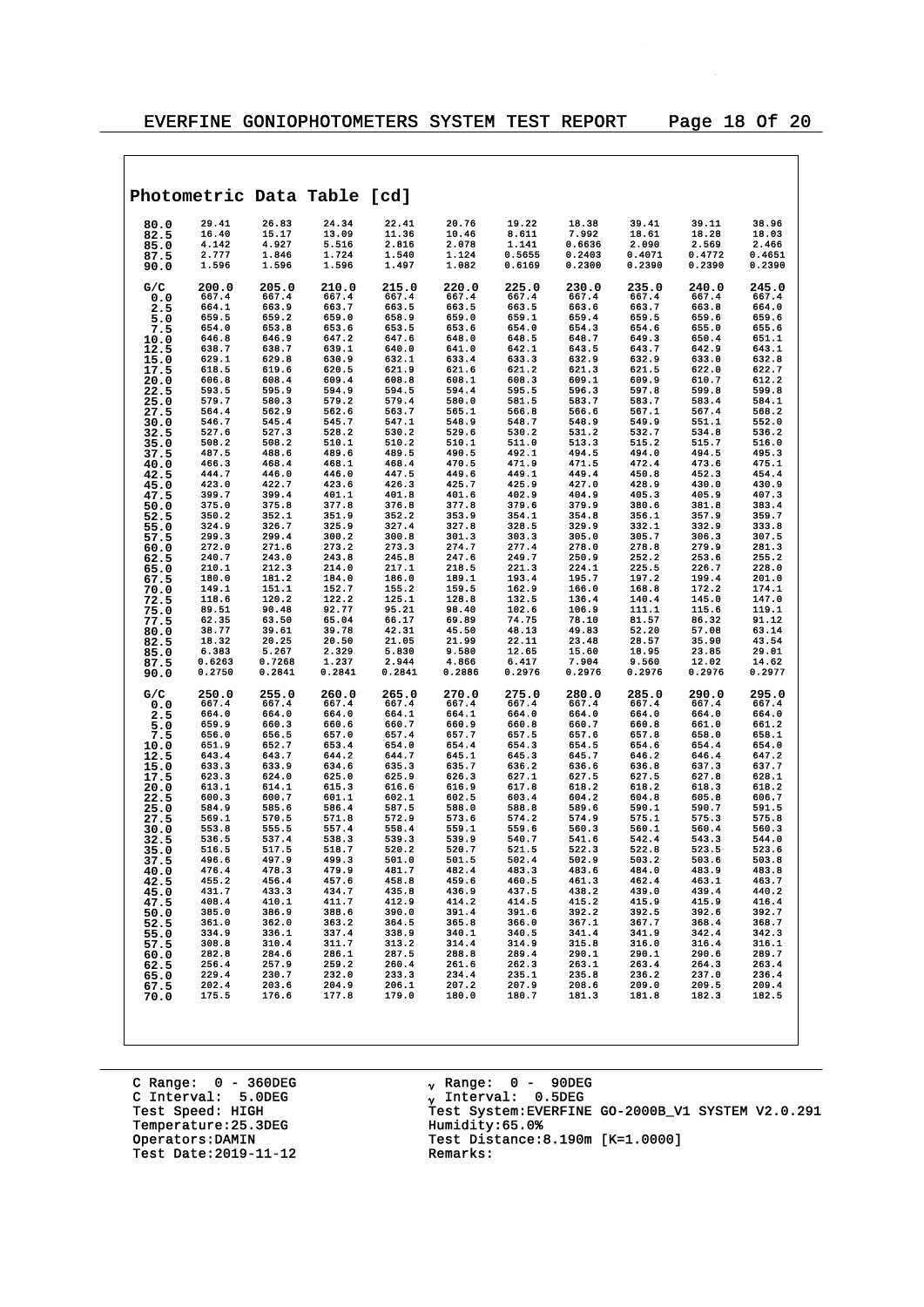$\overline{\phantom{a}}$ 

| Photometric Data Table [cd]                                                                                                                                                                                     |                                                                                                                                                                                                                                                 |                                                                                                                                                                                                                                                 |        |        |        |        |        |        |        |        |
|-----------------------------------------------------------------------------------------------------------------------------------------------------------------------------------------------------------------|-------------------------------------------------------------------------------------------------------------------------------------------------------------------------------------------------------------------------------------------------|-------------------------------------------------------------------------------------------------------------------------------------------------------------------------------------------------------------------------------------------------|--------|--------|--------|--------|--------|--------|--------|--------|
| 72.5                                                                                                                                                                                                            | 148.9                                                                                                                                                                                                                                           | 150.7                                                                                                                                                                                                                                           | 152.2  | 153.5  | 154.5  | 155.2  | 155.7  | 155.8  | 155.7  | 155.4  |
| 75.0                                                                                                                                                                                                            | 122.2                                                                                                                                                                                                                                           | 125.2                                                                                                                                                                                                                                           | 126.8  | 128.0  | 129.1  | 129.7  | 130.2  | 130.2  | 129.3  | 127.9  |
| 77.5                                                                                                                                                                                                            | 95.53                                                                                                                                                                                                                                           | 99.68                                                                                                                                                                                                                                           | 101.5  | 102.6  | 103.6  | 104.2  | 104.8  | 104.6  | 102.8  | 100.3  |
| 80.0                                                                                                                                                                                                            | 68.83                                                                                                                                                                                                                                           | 74.14                                                                                                                                                                                                                                           | 76.24  | 77.20  | 78.11  | 78.76  | 79.35  | 79.05  | 76.27  | 72.64  |
| 82.5                                                                                                                                                                                                            | 49.76                                                                                                                                                                                                                                           | 54.87                                                                                                                                                                                                                                           | 56.95  | 57.88  | 58.64  | 59.06  | 59.33  | 58.73  | 55.80  | 51.57  |
| 85.0                                                                                                                                                                                                            | 33.19                                                                                                                                                                                                                                           | 36.63                                                                                                                                                                                                                                           | 38.05  | 38.67  | 39.16  | 39.45  | 39.66  | 39.25  | 37.29  | 34.43  |
| 87.5                                                                                                                                                                                                            | 16.72                                                                                                                                                                                                                                           | 18.44                                                                                                                                                                                                                                           | 19.16  | 19.45  | 19.69  | 19.83  | 19.99  | 19.80  | 18.85  | 17.41  |
| 90.0                                                                                                                                                                                                            | 0.2976                                                                                                                                                                                                                                          | 0.2841                                                                                                                                                                                                                                          | 0.2706 | 0.2436 | 0.2210 | 0.2210 | 0.3154 | 0.3653 | 0.4420 | 0.4420 |
| G/C                                                                                                                                                                                                             | 300.0                                                                                                                                                                                                                                           | 305.0                                                                                                                                                                                                                                           | 310.0  | 315.0  | 320.0  | 325.0  | 330.0  | 335.0  | 340.0  | 345.0  |
| 0.0                                                                                                                                                                                                             | 667.4                                                                                                                                                                                                                                           | 667.4                                                                                                                                                                                                                                           | 667.4  | 667.4  | 667.4  | 667.4  | 667.4  | 667.4  | 667.4  | 667.4  |
| 2.5                                                                                                                                                                                                             | 664.1                                                                                                                                                                                                                                           | 664.3                                                                                                                                                                                                                                           | 664.5  | 664.7  | 664.9  | 665.1  | 665.4  | 665.6  | 665.9  | 666.2  |
| 5.0                                                                                                                                                                                                             | 661.5                                                                                                                                                                                                                                           | 661.8                                                                                                                                                                                                                                           | 661.9  | 662.0  | 662.1  | 662.3  | 662.7  | 663.1  | 663.6  | 664.1  |
| 7.5                                                                                                                                                                                                             | 657.8                                                                                                                                                                                                                                           | 657.8                                                                                                                                                                                                                                           | 658.1  | 658.4  | 658.7  | 658.9  | 659.2  | 659.6  | 660.0  | 660.5  |
| 10.0                                                                                                                                                                                                            | 654.2                                                                                                                                                                                                                                           | 654.1                                                                                                                                                                                                                                           | 653.9  | 653.8  | 653.8  | 653.9  | 654.1  | 654.4  | 655.0  | 655.7  |
| 12.5                                                                                                                                                                                                            | 647.9                                                                                                                                                                                                                                           | 648.7                                                                                                                                                                                                                                           | 649.0  | 648.6  | 648.6  | 648.5  | 647.9  | 647.9  | 648.2  | 648.7  |
| 15.0                                                                                                                                                                                                            | 638.3                                                                                                                                                                                                                                           | 639.0                                                                                                                                                                                                                                           | 640.3  | 641.2  | 641.6  | 641.1  | 640.5  | 640.4  | 640.6  | 641.0  |
| 17.5                                                                                                                                                                                                            | 628.3                                                                                                                                                                                                                                           | 629.3                                                                                                                                                                                                                                           | 629.1  | 630.2  | 631.2  | 632.7  | 632.4  | 631.6  | 631.1  | 631.1  |
| 20.0                                                                                                                                                                                                            | 618.3                                                                                                                                                                                                                                           | 617.9                                                                                                                                                                                                                                           | 618.4  | 618.5  | 619.4  | 620.5  | 621.8  | 621.7  | 620.3  | 620.2  |
| 22.5                                                                                                                                                                                                            | 607.2                                                                                                                                                                                                                                           | 607.2                                                                                                                                                                                                                                           | 606.5  | 606.6  | 606.5  | 607.3  | 608.0  | 609.9  | 608.8  | 608.4  |
| 25.0                                                                                                                                                                                                            | 592.6                                                                                                                                                                                                                                           | 593.3                                                                                                                                                                                                                                           | 594.7  | 593.6  | 593.3  | 593.1  | 594.0  | 595.2  | 595.7  | 595.2  |
| 27.5                                                                                                                                                                                                            | 576.2                                                                                                                                                                                                                                           | 577.2                                                                                                                                                                                                                                           | 578.3  | 580.3  | 579.3  | 578.6  | 578.5  | 579.3  | 581.4  | 580.4  |
| 30.0                                                                                                                                                                                                            | 559.8                                                                                                                                                                                                                                           | 560.6                                                                                                                                                                                                                                           | 561.2  | 562.2  | 563.9  | 563.1  | 562.5  | 563.1  | 564.2  | 564.5  |
| 32.5                                                                                                                                                                                                            | 543.8                                                                                                                                                                                                                                           | 543.3                                                                                                                                                                                                                                           | 543.2  | 543.9  | 544.9  | 547.4  | 545.6  | 545.3  | 546.5  | 547.9  |
| 35.0                                                                                                                                                                                                            | 525.3                                                                                                                                                                                                                                           | 526.3                                                                                                                                                                                                                                           | 525.5  | 525.3  | 525.8  | 526.8  | 528.3  | 527.1  | 527.4  | 529.7  |
| 37.5                                                                                                                                                                                                            | 504.5                                                                                                                                                                                                                                           | 505.2                                                                                                                                                                                                                                           | 506.5  | 506.3  | 505.8  | 506.6  | 508.6  | 508.3  | 507.8  | 509.0  |
| 40.0                                                                                                                                                                                                            | 484.0                                                                                                                                                                                                                                           | 484.2                                                                                                                                                                                                                                           | 484.9  | 486.1  | 486.0  | 485.6  | 486.9  | 488.5  | 487.3  | 487.7  |
| 42.5                                                                                                                                                                                                            | 462.9                                                                                                                                                                                                                                           | 462.8                                                                                                                                                                                                                                           | 463.0  | 463.5  | 464.6  | 464.6  | 464.4  | 466.6  | 466.1  | 466.0  |
| 45.0                                                                                                                                                                                                            | 441.2                                                                                                                                                                                                                                           | 441.6                                                                                                                                                                                                                                           | 441.3  | 441.2  | 441.5  | 442.8  | 442.2  | 443.0  | 444.5  | 443.5  |
| 47.5                                                                                                                                                                                                            | 417.1                                                                                                                                                                                                                                           | 418.0                                                                                                                                                                                                                                           | 419.0  | 418.0  | 418.1  | 418.8  | 419.6  | 419.5  | 421.7  | 420.2  |
| 50.0                                                                                                                                                                                                            | 392.8                                                                                                                                                                                                                                           | 393.3                                                                                                                                                                                                                                           | 394.1  | 395.5  | 394.4  | 394.9  | 395.8  | 395.3  | 396.3  | 396.5  |
| 52.5                                                                                                                                                                                                            | 368.5                                                                                                                                                                                                                                           | 368.7                                                                                                                                                                                                                                           | 368.9  | 369.7  | 371.4  | 370.0  | 370.0  | 371.0  | 370.8  | 372.2  |
| 55.0                                                                                                                                                                                                            | 343.5                                                                                                                                                                                                                                           | 344.2                                                                                                                                                                                                                                           | 343.7  | 343.9  | 345.2  | 345.5  | 344.4  | 345.2  | 344.4  | 346.5  |
| 57.5                                                                                                                                                                                                            | 316.6                                                                                                                                                                                                                                           | 317.7                                                                                                                                                                                                                                           | 318.5  | 318.4  | 317.9  | 318.8  | 318.4  | 317.4  | 317.7  | 318.5  |
| 60.0                                                                                                                                                                                                            | 290.1                                                                                                                                                                                                                                           | 290.6                                                                                                                                                                                                                                           | 291.1  | 292.0  | 291.4  | 291.0  | 291.7  | 289.9  | 290.0  | 289.9  |
| 62.5                                                                                                                                                                                                            | 263.6                                                                                                                                                                                                                                           | 263.9                                                                                                                                                                                                                                           | 263.9  | 263.9  | 264.0  | 262.9  | 262.3  | 261.4  | 260.4  | 260.3  |
| 65.0                                                                                                                                                                                                            | 236.6                                                                                                                                                                                                                                           | 237.2                                                                                                                                                                                                                                           | 236.5  | 235.6  | 234.8  | 234.6  | 232.9  | 231.7  | 230.6  | 230.5  |
| 67.5                                                                                                                                                                                                            | 209.2                                                                                                                                                                                                                                           | 209.0                                                                                                                                                                                                                                           | 208.3  | 207.5  | 205.8  | 204.3  | 203.9  | 201.5  | 201.4  | 200.2  |
| 70.0                                                                                                                                                                                                            | 181.9                                                                                                                                                                                                                                           | 180.7                                                                                                                                                                                                                                           | 179.4  | 177.9  | 176.8  | 174.7  | 173.1  | 172.2  | 170.5  | 169.4  |
| 72.5                                                                                                                                                                                                            | 154.5                                                                                                                                                                                                                                           | 152.6                                                                                                                                                                                                                                           | 150.5  | 148.4  | 146.1  | 144.9  | 143.1  | 141.6  | 140.0  | 140.1  |
| 75.0                                                                                                                                                                                                            | 125.7                                                                                                                                                                                                                                           | 123.4                                                                                                                                                                                                                                           | 121.4  | 119.0  | 115.9  | 114.0  | 113.1  | 111.7  | 110.5  | 110.6  |
| 77.5                                                                                                                                                                                                            | 97.00                                                                                                                                                                                                                                           | 93.62                                                                                                                                                                                                                                           | 91.38  | 89.80  | 86.57  | 83.74  | 83.62  | 83.55  | 82.98  | 82.99  |
| 80.0                                                                                                                                                                                                            | 68.25                                                                                                                                                                                                                                           | 63.92                                                                                                                                                                                                                                           | 61.69  | 61.14  | 59.72  | 57.64  | 56.27  | 57.53  | 58.20  | 59.02  |
| 82.5                                                                                                                                                                                                            | 45.79                                                                                                                                                                                                                                           | 39.00                                                                                                                                                                                                                                           | 33.67  | 32.98  | 33.69  | 33.89  | 34.28  | 34.91  | 35.38  | 37.06  |
| 85.0                                                                                                                                                                                                            | 30.52                                                                                                                                                                                                                                           | 25.95                                                                                                                                                                                                                                           | 22.45  | 20.13  | 17.88  | 15.54  | 13.15  | 14.99  | 16.34  | 16.67  |
| 87.5                                                                                                                                                                                                            | 15.43                                                                                                                                                                                                                                           | 13.14                                                                                                                                                                                                                                           | 11.41  | 10.24  | 9.108  | 7.919  | 6.721  | 5.527  | 3.930  | 2.421  |
| 90.0                                                                                                                                                                                                            | 0.4420                                                                                                                                                                                                                                          | 0.4465                                                                                                                                                                                                                                          | 0.4465 | 0.4510 | 0.4510 | 0.4510 | 0.4509 | 0.4464 | 0.4419 | 0.5005 |
| G/C<br>0.0<br>2.5<br>5.0<br>7.5<br>10.0<br>12.5<br>15.0<br>17.5<br>20.0<br>22.5<br>25.0<br>27.5<br>30.0<br>32.5<br>35.0<br>37.5<br>40.0<br>42.5<br>45.0<br>47.5<br>50.0<br>52.5<br>55.0<br>57.5<br>60.0<br>62.5 | 350.0<br>667.4<br>666.5<br>664.6<br>661.2<br>656.5<br>649.4<br>641.8<br>631.9<br>620.9<br>608.8<br>595.0<br>580.4<br>564.1<br>546.8<br>528.7<br>509.3<br>488.4<br>467.5<br>445.6<br>421.7<br>396.9<br>371.6<br>345.2<br>318.1<br>290.3<br>260.4 | 355.0<br>667.4<br>666.8<br>665.1<br>661.9<br>657.5<br>650.5<br>643.0<br>633.1<br>622.3<br>609.9<br>596.0<br>581.4<br>565.2<br>547.5<br>529.5<br>509.7<br>488.7<br>467.2<br>444.9<br>421.6<br>397.2<br>372.2<br>346.1<br>319.2<br>290.9<br>261.8 |        |        |        |        |        |        |        |        |

C Range: 0 - 360DEG C Interval: 5.0DEG Test Speed: HIGH<br>Temperature:25.3DEG<br>Operators:DAMIN Test Date:  $2019-11-12$